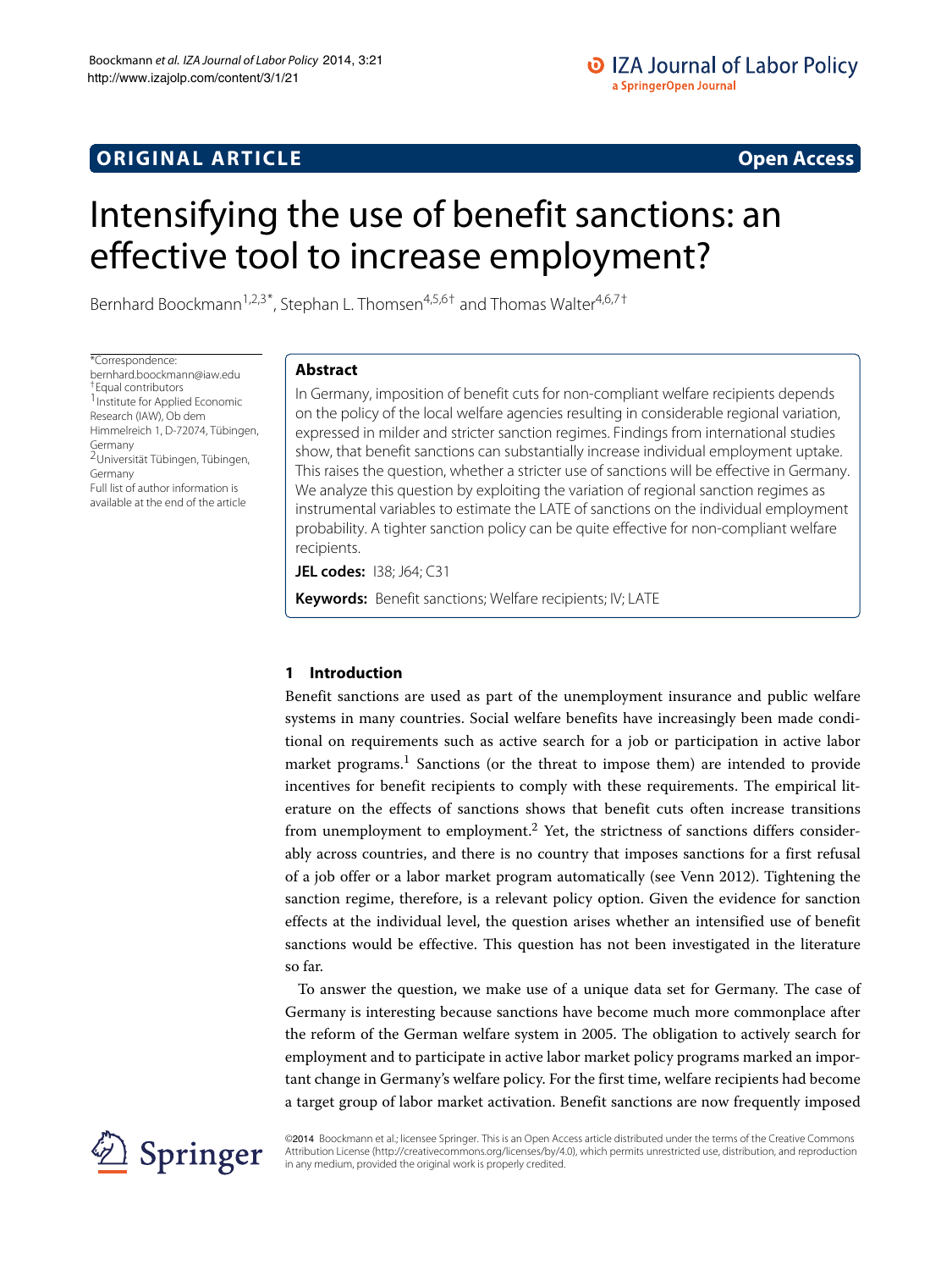by welfare agencies in the form of a partial or a complete revocation of benefits for a certain period of time. Welfare agencies possess a high degree of discretion in individual sanction decisions, which results in substantial regional variation of sanction rates. While in some regions sanctions are imposed frequently, they are used rarely in other regions.3

Exploiting this regional variation, we follow an instrumental variable approach using information about sanctions across welfare agencies to identify the effect a stricter sanction policy would have.4 The data set for the empirical analysis combines information of a large survey of welfare benefits recipients with administrative information, collected at 154 welfare agencies in Germany. In addition to individual information, the data provide information on organizational aspects and strategies of the welfare agencies. In particular, we have access to survey information on the sanction strategy that is used in the respective welfare agency. The different sanction strategies of the welfare agencies as well as the differences in the frequency with which sanctions are actually imposed are used to instrument the selection process at the individual level and to estimate local average treatment effects (LATE, see Imbens and Angrist [\(1994\)](#page-17-0)). Specifically, we estimate the effect of a sanction on individuals who are not sanctioned in a welfare agency with a moderate sanction policy, but who would be sanctioned if the agency would change its policy and would impose sanctions more frequently. The estimated LATEs can thus be interpreted as a measure of the effectiveness of an intensified use of benefit sanctions.

The remainder of this paper is organized as follows. Section [2](#page-1-0) presents some details of the German welfare system and the institutional setting of benefit sanctions. The data used in the empirical analysis is described in Section [3.](#page-2-0) Our empirical identification strategy is discussed in Section [4.](#page-4-0) In Section [5,](#page-9-0) we provide the estimation results and the final section concludes.

# <span id="page-1-0"></span>**2 The German welfare system and its sanction scheme**

The German welfare system was substantially reformed at the beginning of 2005, when the so-called unemployment benefits II (UBII) were introduced which replaced the former unemployment assistance and social assistance. UBII are means-tested benefits that do not depend on former earnings and cover some direct cash payments and compulsory social insurance contributions and costs of housing. Additional expenses for special needs may also be covered. The means-test takes into account the wealth and income of all individuals living in the household.<sup>5</sup> In order to be eligible for UBII, persons have to be aged between 15 and 64 years and be able to work for at least 15 hours per week. It is important to note that unemployment is not a prerequisite for receipt of UBII. Individuals who are employed but whose household income is too low are also eligible for UBII. Claimants capable of work have to register with the local welfare agency and are obliged to participate in active labor market policy programs. UBII recipients' rights and duties in the activation process are set out in a so-called 'integration contract' (*Eingliederungsvereinbarung*), an agreement between the welfare agency and the benefit recipient containing obligations with respect to program participation and job search activities as well as detailing the services provided by the welfare agency. The integration contract is usually set up after the first meeting of a UBII recipient with the caseworker.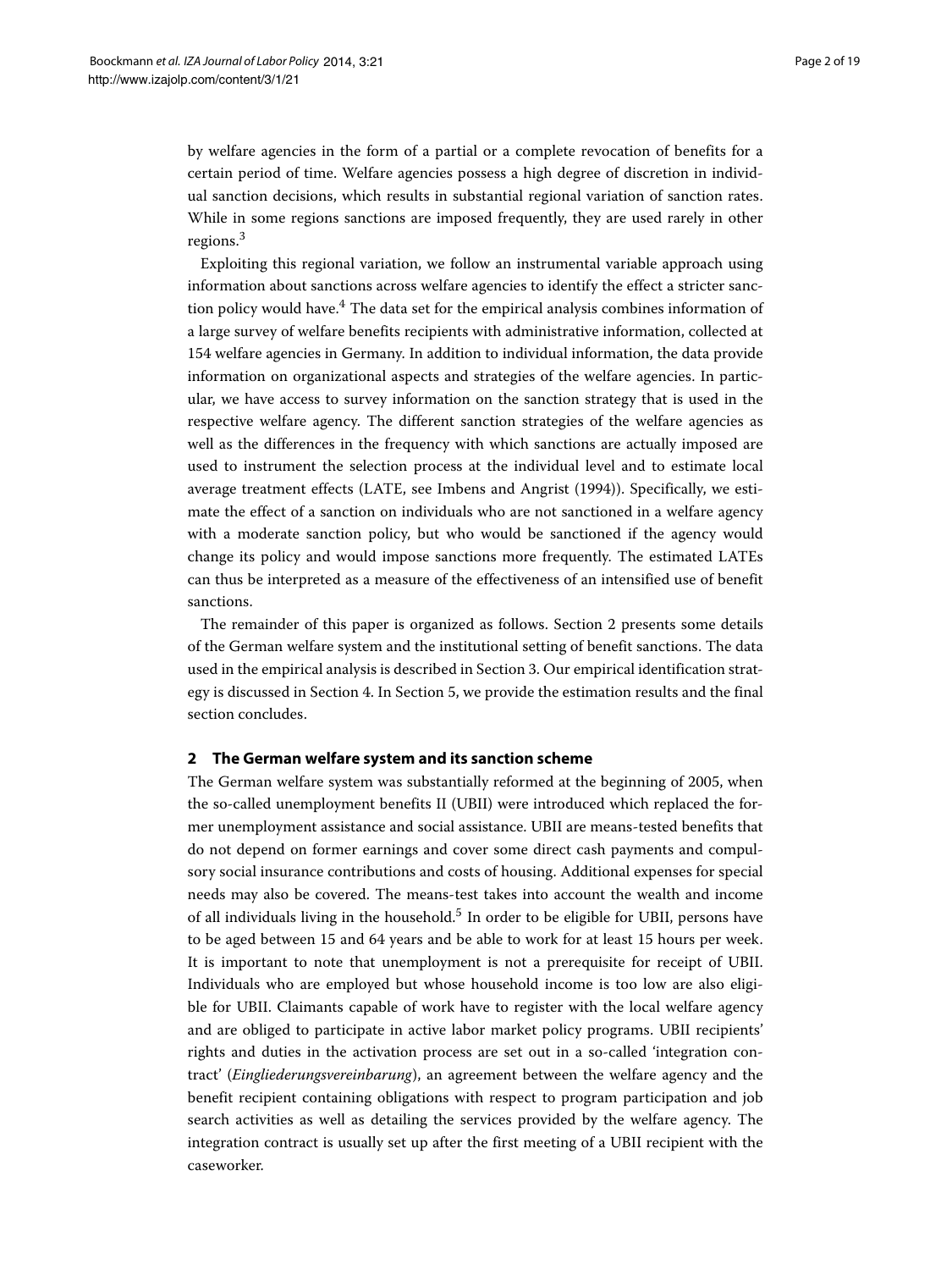The caseworker counsels and advises the UBII recipient and decides about placement in active labor market programs. If the caseworker detects non-compliance of the UBII recipient, the welfare agency is legally required to impose a sanction by benefit revocation (Chapters 31, 31a, 31b and 32 of Book II of the German Social Code). However, there is discretion at the agency level whether a sanction is actually imposed or not. All UBII recipients are informed about the possibility of sanctions in the integration contract and each time they are assigned to a program. Yet, there is no formal warning process when a non-compliance is detected. Although a hearing of the benefit recipient is formally required before the imposition of a sanction, there is evidence that this requirement is not implemented in practice as reported by Baethge-Kinsky et al. [\(2007\)](#page-17-1). Hence, the welfare agency may immediately impose a sanction. Sanctions have a duration of three months and can be imposed for various reasons. For minor non-compliances, such as the failure to properly report on job search activities to the welfare agency or not showing up for an appointment with the caseworker, benefits are cut by 10%. More severe infringements (lack of job search effort, refusal to accept a suitable job offer, refusal to participate in a program) lead to a benefit reduction of 30%. In case of repeated incidents of severe infringements within one year, a second (60% cut) or a third sanction (100% cut) can be imposed. A similar possibility exists in the case of repeated minor non-compliances, where sanctions can be increased gradually by 10% up to a cut of 100%. For UBII recipients below 25 years of age, benefits can be reduced by 100% even for the first incident of non-compliance.

# <span id="page-2-0"></span>**3 Data**

The empirical analysis is based on a unique data set that combines various different data sources. The core of these data is a survey of UBII recipients who received benefits in October 2006 or entered UBII receipt in the second half of 2006. These individuals were randomly sampled from the administrative records of the Federal Employment Agency (FEA). The survey was conducted in 154 out of 439 German welfare agencies (see Additional file [1:](#page-17-2) Figure S1 for an illustration of the sampled agencies). In each of the agencies, between 100 and 300 computer-assisted telephone interviews were conducted in the beginning of 2007 (January to April). In total, 24,563 interviews were realized. The surveyed data include individual characteristics (e.g. gender, age, marital and parent status, education, health and disability status, migration background), information on other household members (number, age and relation to the respondent) and details concerning the labor market status and history (current labor market state, former spells of insured and minor employment, former spells of unemployment, UBII receipt, participation in active labor market policy programs). Moreover, the survey provides information about basic skills (for example reading, writing, math and computer skills), further qualifications (e.g. driver's license), job search activities and information about benefit sanctions.

Importantly, respondents were asked whether they have ever been sanctioned by their welfare agency, and, if so, in which month the last sanction was imposed. We use this information to construct our treatment variable and define those individuals as treated, who report having been sanctioned for the first time and only once between October 2006 and April 2007. Since we focus on the effect of the first sanction imposed, persons with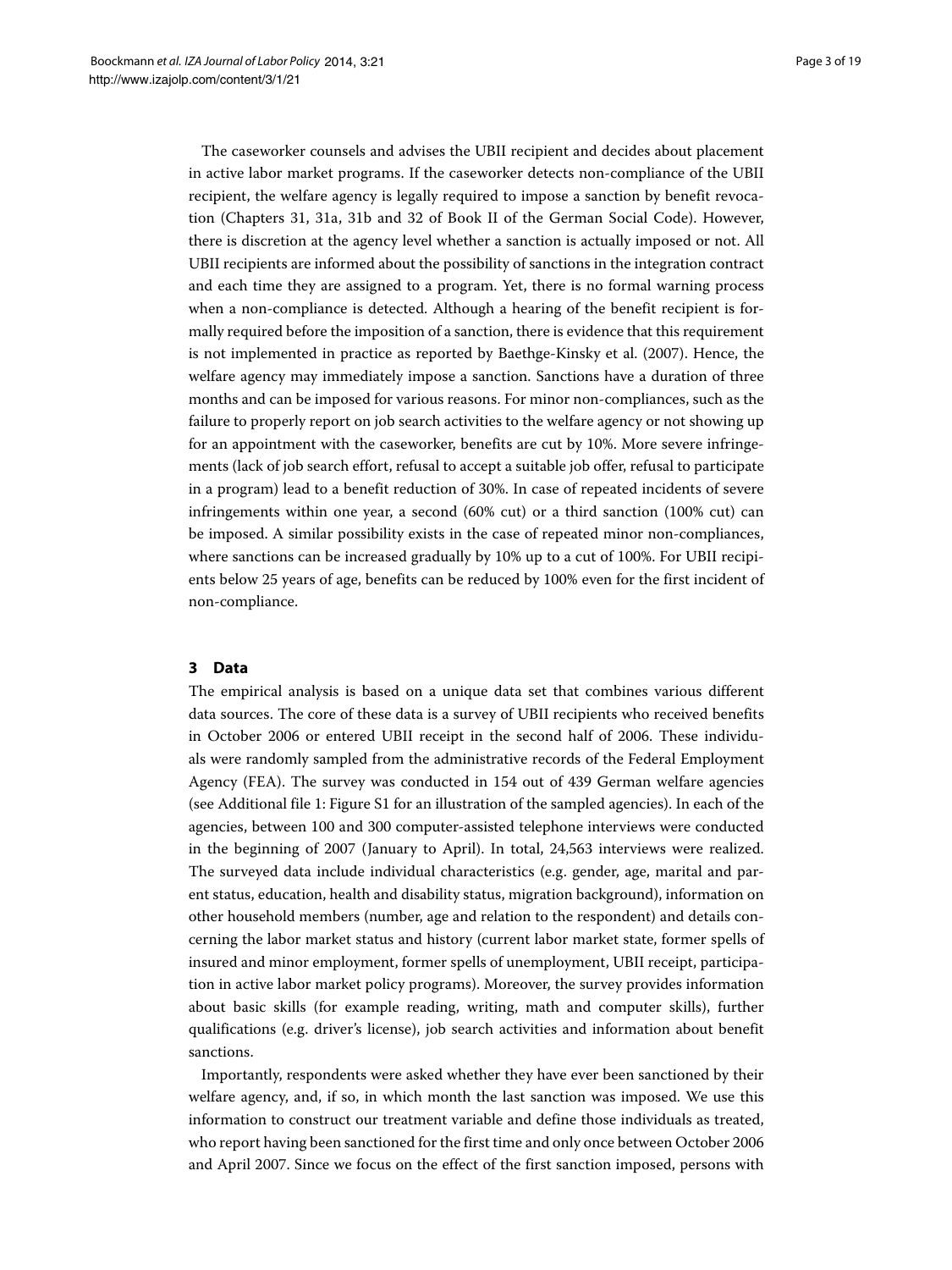previous sanctions are deleted from the estimation sample. The reason is that the second and further sanctions could be the outcome of a previous (ineffective) sanction; this dependence would have to be dealt with in an explicitly dynamic framework. In general, focusing on the first treatment event is a standard way of dealing with repeated entries into treatment Sianesi [\(2004\)](#page-17-3). Individuals who explicitly state that they have been sanctioned before the sampling date are dropped from the data for the same reason.<sup>6</sup> We only consider the event of a sanction as a binary indicator, since precise information on the level of the benefit cut is not available. We restrict our analysis to individuals aged 18 to 57, who were unemployed at the beginning of their respective UBII spell. Individuals aged 58 or above can opt for the so-called relieved benefit entitlement. Within this scheme they are no longer required to actively search for employment, but remain on welfare benefits until retirement age. Individuals aged 15 to 17 are subject to compulsory schooling and cannot be expected to take up employment. The estimation sample contains 15,361 observations.<sup>7</sup>

Information on the outcome of interest (employment) is taken from administrative data of the FEA. These administrative data contain labor market states on a monthly basis for each individual up to October 2007, which allows to follow each sanctioned person for at least six months after the imposition of the sanction. For a person sanctioned in January 2007, for example, we examine the labor market states from February to July 2007, for a person sanctioned in April 2007, information on the period from May to October 2007 is used.

In order to compare the sanctioned individuals with the control group, we constructed a hypothetical sanction date for each non-sanctioned individual by drawing randomly from a uniform distribution of sanction dates from the period of October 2006 to April 2007, i.e. the probability of receiving a (hypothetical) sanction in each of these months is assumed to be 1/7. Given this (hypothetical) sanction date, the non-sanctioned group is followed for six months as well. $8$  The economic conditions during the observation period were quite favorable. In 2006, German GDP grew by 2.9% and in 2007 by 2.5%. However, while the number of unemployment insurance benefit recipients decreased strongly in 2007 (yearly average of 1.253 million recipients in 2007 compared to 1.664 million in 2006), there was almost no decline in the number of UBII recipients (5.277 million in 2007 compared to 5.392 million in 2006).<sup>9</sup>

The combined administrative and survey data were linked to additional data at the agency level collected via surveys and case studies in all 154 sampled agencies in 2006 and 2007. These data include information to characterize the welfare agencies' organizational structure and their strategies for the activation of UBII recipients (for example the number and qualification of caseworkers, type of case management, counseling concept, placement approach, mix of active labor market policies, sanction strategy). Furthermore, regional information was added reflecting labor market conditions, which includes indicators for high regional unemployment, high GDP per capita and high welfare dependence ratios (in each case, indicating a value higher than the third quartile of the distribution of the respective variable across all German welfare agencies). The regional information was measured in December 2003. The welfare ratio refers to former social assistance recipients only. It does not include former unemployment assistance recipients. Moreover, two variables reflecting respondents' place of residence (city district vs. rural area, East vs. West Germany) were included.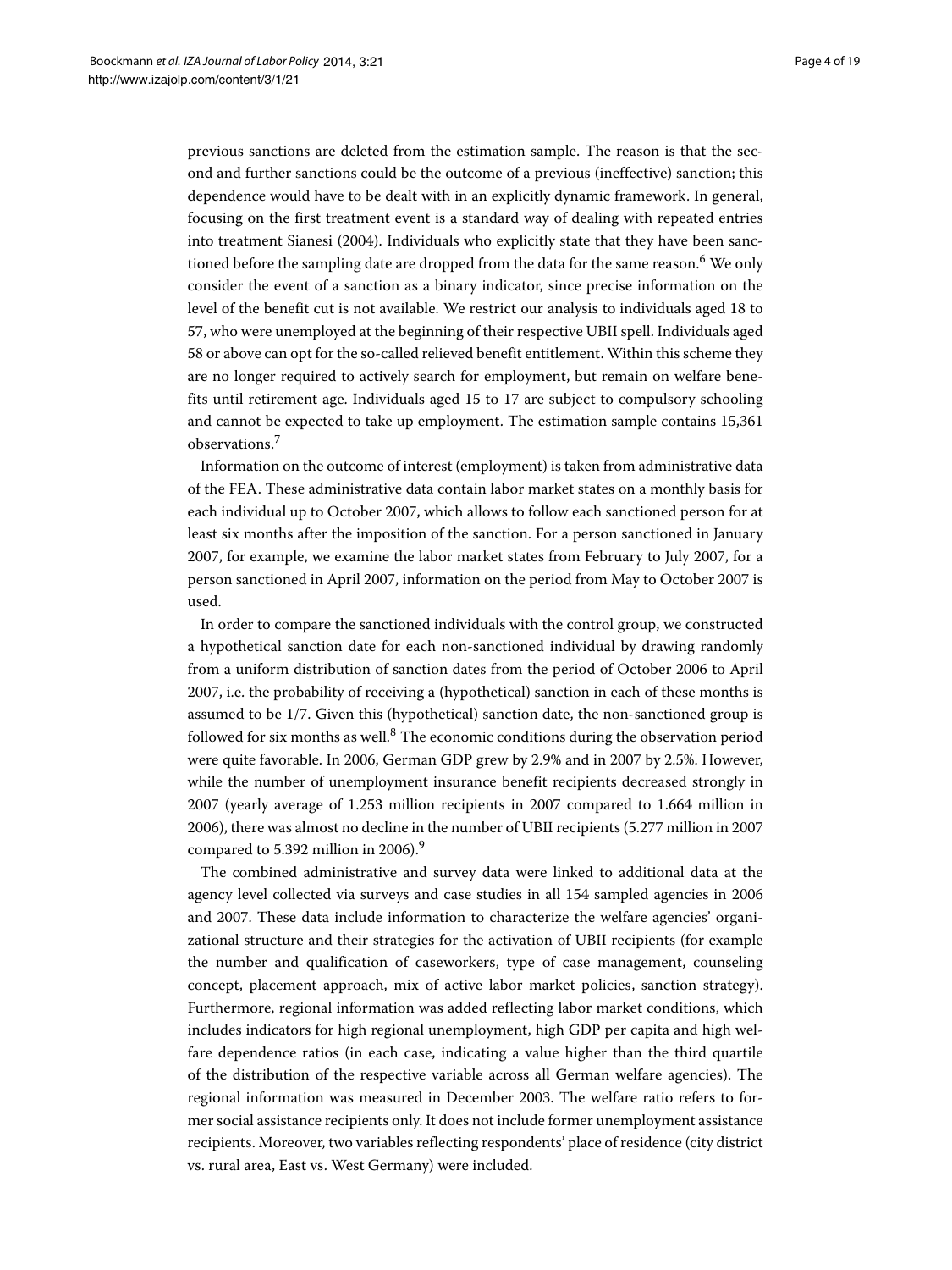## <span id="page-4-0"></span>**4 Estimation approach**

#### **4.1 The LATE estimator**

For the identification of the effect of a sanction on employment, consider the linear probability model:

<span id="page-4-1"></span>
$$
Y_i = X_i \beta + S_i \theta + u_i,\tag{1}
$$

where  $Y_i$  is the binary outcome variable of interest (for example,  $Y_i = 1$  denotes employment of individual *i* and  $Y_i = 0$  denotes non-employment),  $X_i$  is a vector of covariates (at individual and regional/agency level) and  $S_i$  is a dummy variable indicating whether individual *i* has been sanctioned  $(S_i = 1)$  or not  $(S_i = 0)$ . Under the additional assumption that the error term  $u_i$  has zero mean conditional on all covariates  $X_i$  and  $S_i$ , one could apply simple OLS estimation to identify the effects of the right-hand side variables on  $Y_i$ . However, we cannot rule out that  $S_i$  is endogenous in our case, i.e. it may be that  $Cov(S_i, u_i) \neq 0$ . In this case an OLS estimate of the sanction effect on  $Y_i$  would be biased. Endogeneity of *Si* could be due to different reasons. For example, there could be a negative selection process driven by motivation or other unobservable factors such that individuals with unfavorable characteristics are sanctioned with higher probability. As a result, the OLS estimate of the effect of  $S_i$  on  $Y_i$  would be underestimated. However, there could also be a positive selection process initiated by caseworkers if those with unfavorable characteristics are not activated and thus not sanctioned. A positive selection of this kind would result in an overestimated effect of  $S_i$  on  $Y_i$ . Hence, the bias of a simple OLS estimation is undetermined ex-ante.

To overcome the potential endogeneity of  $S_i$ , we use an instrumental variable approach to estimate the sanction effect on the outcome variable  $Y_i$ . Specifically, we consider a binary instrument *Z* such that the first stage equation of a two-stage least squares estimator can be written as:

<span id="page-4-2"></span>
$$
S_i = Z_i \delta + X_i \alpha + \epsilon_i, \tag{2}
$$

where  $X_i$  is the same vector of covariates as in Equation [1](#page-4-1) and  $\epsilon_i$  is an error term with zero conditional mean. We allow the error terms  $\epsilon_i$  and  $u_i$  to be correlated across observations from the same agency. Under this specification, the two-stage least squares estimator provides an estimate of  $\theta$  in Equation [1](#page-4-1) that can be interpreted as a local average treatment effect (LATE, see Imbens and Angrist [\(1994\)](#page-17-0)). It measures the impact of a benefit cut on those individuals, who get a sanction when *Z* changes its value from 0 to 1. For the instrument *Z*, we use two different variables:

- 1. the sanction strategy of welfare agencies as reported by the agency managers (denoted as  $Z_1$ ) and
- 2. the actually observed sanction rate within the agencies (denoted as *Z*2).

Welfare agencies play a crucial role for the use of sanctions, since they have substantial discretion. Whether or not a sanction is actually imposed, depends not only on the detected infringement, but also on the general sanction policy of the welfare agency. Some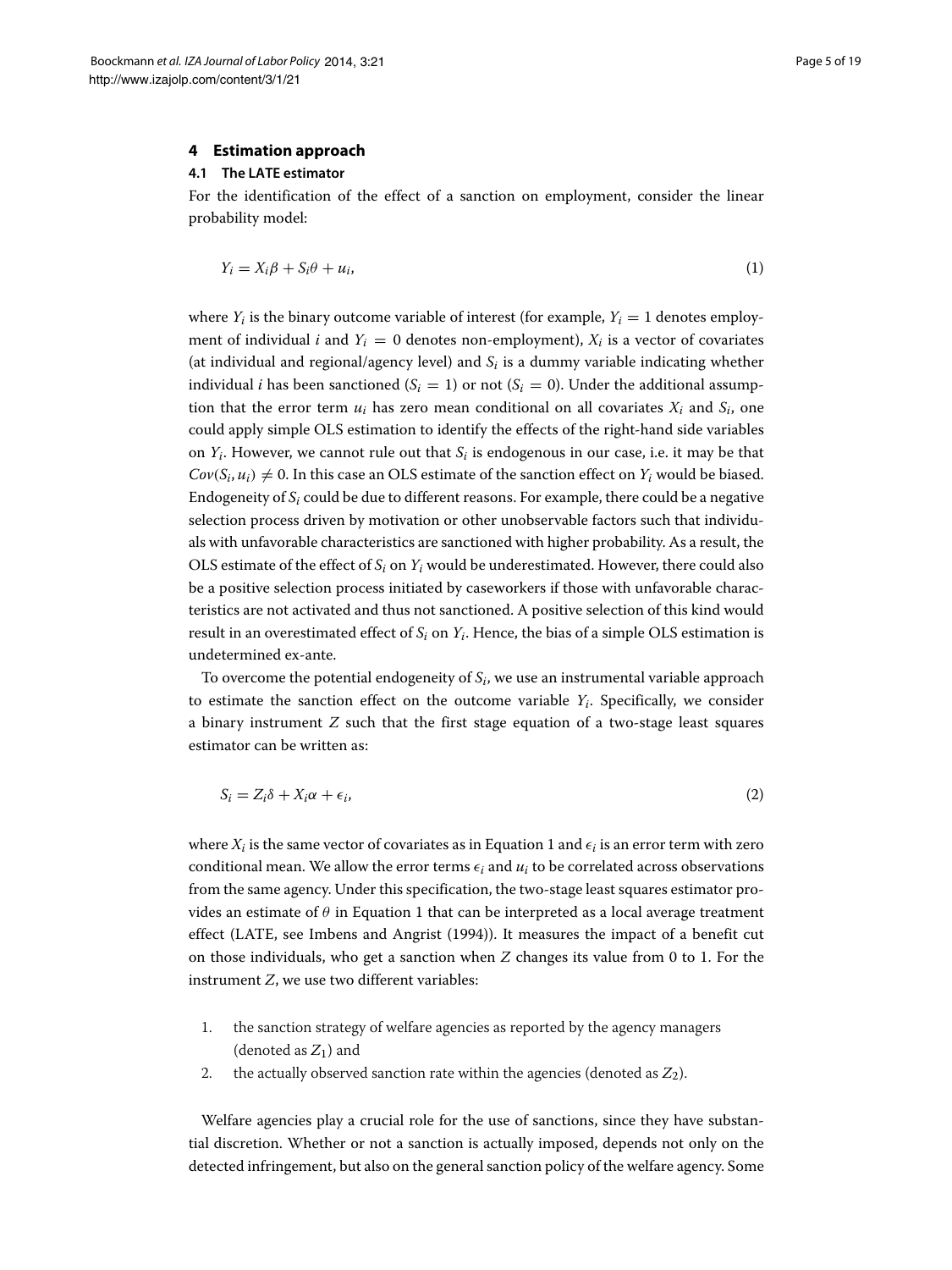agencies have a high affinity for sanctions, while other agencies are more reserved. An important element for the agencies' management in implementing a strategy is the definition of local guidelines (*verhaltenslenkende Weisungen*) for caseworkers. These guidelines are issued to control caseworker behavior in general. Specifically, in some agencies they may be used in order to induce caseworkers to impose sanctions frequently. Other welfare agencies might follow a milder sanction policy and refrain from encouraging or even discourage caseworkers from imposing sanctions. Therefore, the sanction strategy influences caseworkers' actions and, consequently, creates variation in the use of sanctions across welfare agencies.

In the surveys and case studies at agency level described in Section [3,](#page-2-0) agency managers were asked about the use and importance of sanctions within their agencies. The answers of managers were classified as depicted in Table [1.](#page-5-0) The distribution of answers makes clear that benefit sanctions are valued differently across welfare agencies. While 41 of the 154 agencies in our sample use sanctions only to comply with legal requirements, other agencies either apply sanctions more frequently, perhaps even when minor noncompliances of clients are detected, or less frequently, so that not all infringements are punished. The agency will therefore have an impact on the individual probability of being sanctioned.

Option a) of Table [1](#page-5-0) differentiates between agencies that strategically impose sanctions with high incidence as opposed to agencies that do not. We use this differentiation to specify our first instrument  $Z_1$ , which has value one if an individual is registered at an agency that frequently imposes sanctions as part of its activation strategy and which is zero otherwise, i.e. if the welfare agency is classified into one of the options b) to g) of Table [1.](#page-5-0) Using  $Z_1$  as an instrument, the estimate of  $\theta$  depicts the LATE of a sanction on those individuals who are sanctioned in an agency that frequently imposes sanctions and who would not be sanctioned in another (more reserved) agency. In other words, it measures the impact of a sanction on those individuals who would be sanctioned if the welfare agency decided to change its sanction strategy from a more reserved one to a strict one. Thus, this LATE can be interpreted as an estimate of a more intensive use of sanctions.

For our alternative instrument  $Z_2$ , we make use of the actually observed sanction rates within the agencies. The sanction rate of an agency is defined to be the share of individuals registered at the respective agency who received a benefit cut between October 2006 and April 2007. To obtain a binary instrument, we differentiate between agencies with a sanction rate above the median  $(Z_2 = 1)$  and agencies with a sanction rate below the median  $(Z_2 = 0)$ . Under this specification, we estimate the LATE of a sanction on those individuals, who would be sanctioned, if the agency decided to increase the sanction rate

## **Table 1 The use of sanctions in welfare agencies (number of agencies in brackets)**

<span id="page-5-0"></span>

| a)         | Sanctions are part of the activation strategy and applied frequently                               | (32) |
|------------|----------------------------------------------------------------------------------------------------|------|
| b)         | Sanctions are supported but are not part of the activation strategy                                | (41) |
| $\subset$  | Sanctions are used to comply with legal requirements                                               | (41) |
| d)         | Sanctions are regarded sceptically, but nevertheless are used                                      | (21) |
| $\epsilon$ | Sanctions have no special role (neither positively nor negatively)                                 | (12) |
| f)         | Sanctions are rarely used                                                                          |      |
| g)         | Sanctions are used for general monitoring purposes, but are not regarded as useful in single cases |      |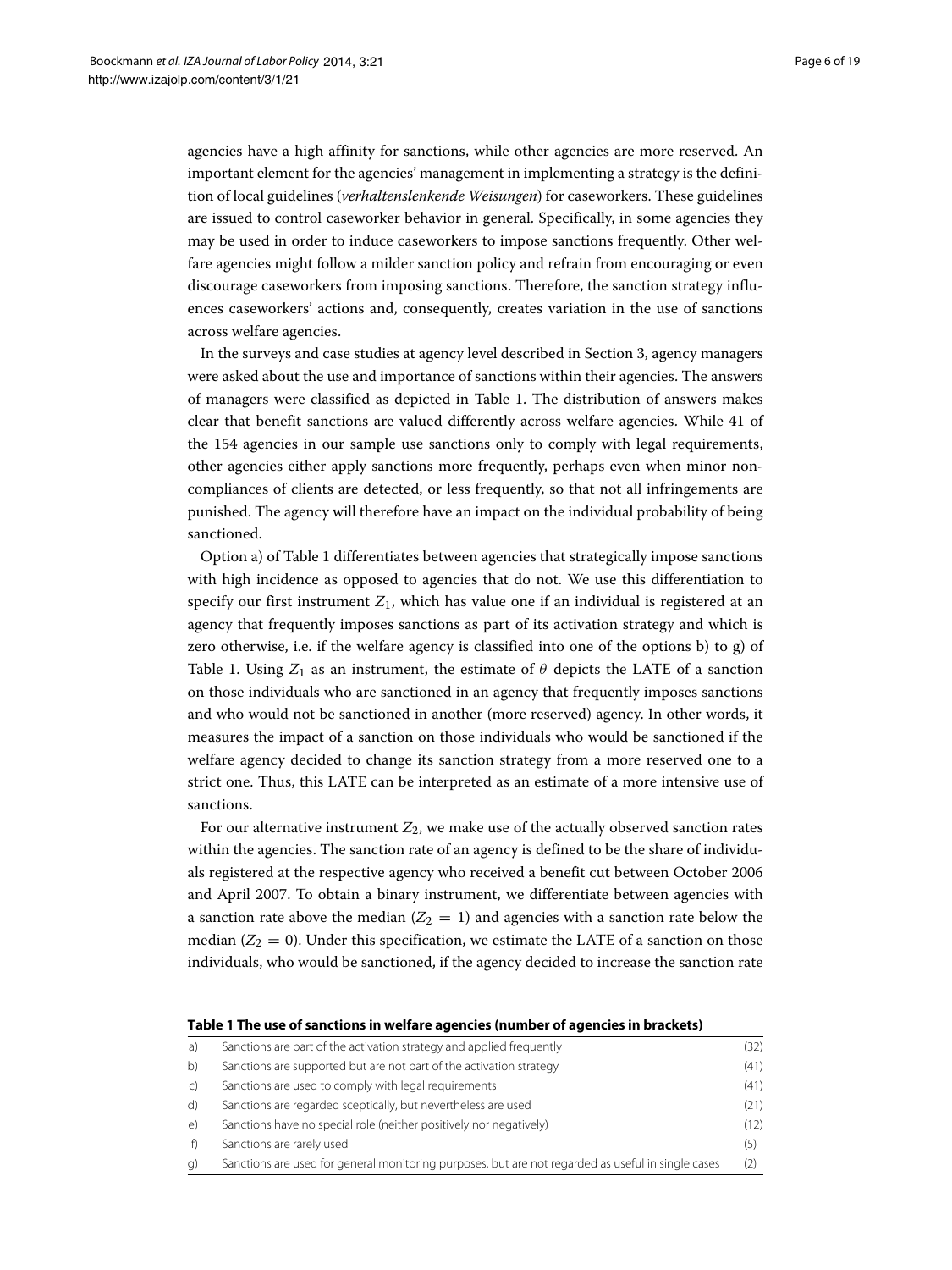from below to above the median level. Again, this effect can be interpreted as an estimate of a more intensive use of sanctions.

No matter which instrument *Z* is used, the identification of a LATE depends on three conditions:

- 1. *Z* is a valid instrument, i.e.  $Cov(Z_i, u_i) = 0$  and  $Z_i$  is partially correlated with  $S_i$ once it is controlled for *Xi*.
- 2. The probability of being sanctioned changes with the value of *Z*.
- 3. Monotonicity: Individuals that are sanctioned in agencies of the type  $Z = 0$  must also be sanctioned in agencies of the type  $Z = 1$ . And those individuals who are not sanctioned under  $Z = 1$  should not be sanctioned under  $Z = 0$  either.

#### **4.2 Plausibility of the LATE assumptions**

In the following, we discuss these conditions referring to instrument  $Z_1$ , the sanction strategy of welfare agencies. A similar reasoning also applies for instrument  $Z_2$ . The monotonicity assumption (condition 3) is not testable (see Imbens and Angrist [\(1994\)](#page-17-0), p. 469), but it is very likely to hold in our case due to the distinction of more and less severe infringements in the German Social Code (see Section [2](#page-1-0) above). If a sanction is imposed on an individual who is registered at an agency which rarely uses sanctions, the non-compliance must have been severe and should also be punished in an agency that uses sanctions frequently. Similarly, if an agency that sanctions frequently does not have a reason to sanction an individual for a particular infringement, an agency which rarely uses sanctions should not have a reason, either. Condition 2) is also satisfied. As will be shown in more detail in Section [5,](#page-9-0) the sanction rate is indeed larger in agencies that frequently impose sanctions as part of their activation strategy. Therefore, the probability of an individual getting a sanction increases when  $Z_1$  changes its value from zero to one.

Condition 1),  $Cov(Z_1, u_i) = 0$ , requires, that  $Z_1$  has no direct effect on  $Y_i$ . A direct effect would exist if individuals changed their behavior due to the actual realization of *Z*1. This, however, can be perceived to be highly unlikely. The welfare agency's sanction strategy is not communicated to its clients. Hence, individuals do not know whether or not sanctions are used more frequently in their agency than in another agency. They therefore lack information to draw comparisons with other agencies, whose strategies are even more difficult to find out. Thus, there should not be any behavioral response of individuals to the sanction strategy of the welfare agency.

A possible counterexample is provided by Lalive et al. [\(2005\)](#page-17-4) and Arni et al. [\(2013\)](#page-17-5). For the Swiss case, these authors argue that monitoring intensity and warnings may have a positive effect on the exit rate from unemployment, independently of actual sanctions being imposed. If monitoring intensity and warnings are associated with higher sanction intensity, it would be difficult to identify the effect of actual sanctions without information on monitoring and warnings. It may appear that a positive association is not unlikely, as a first infraction may result in an informal warning and only the second or later infraction in an actual sanction if the agency pursues a tough sanction strategy. However, the practice of imposing sanctions in Germany differs from the Swiss case. There is no formal warning process when non-compliance is detected. Thus, the degree of caseworker discretion is higher and warnings may or may not be given only informally. The qualitative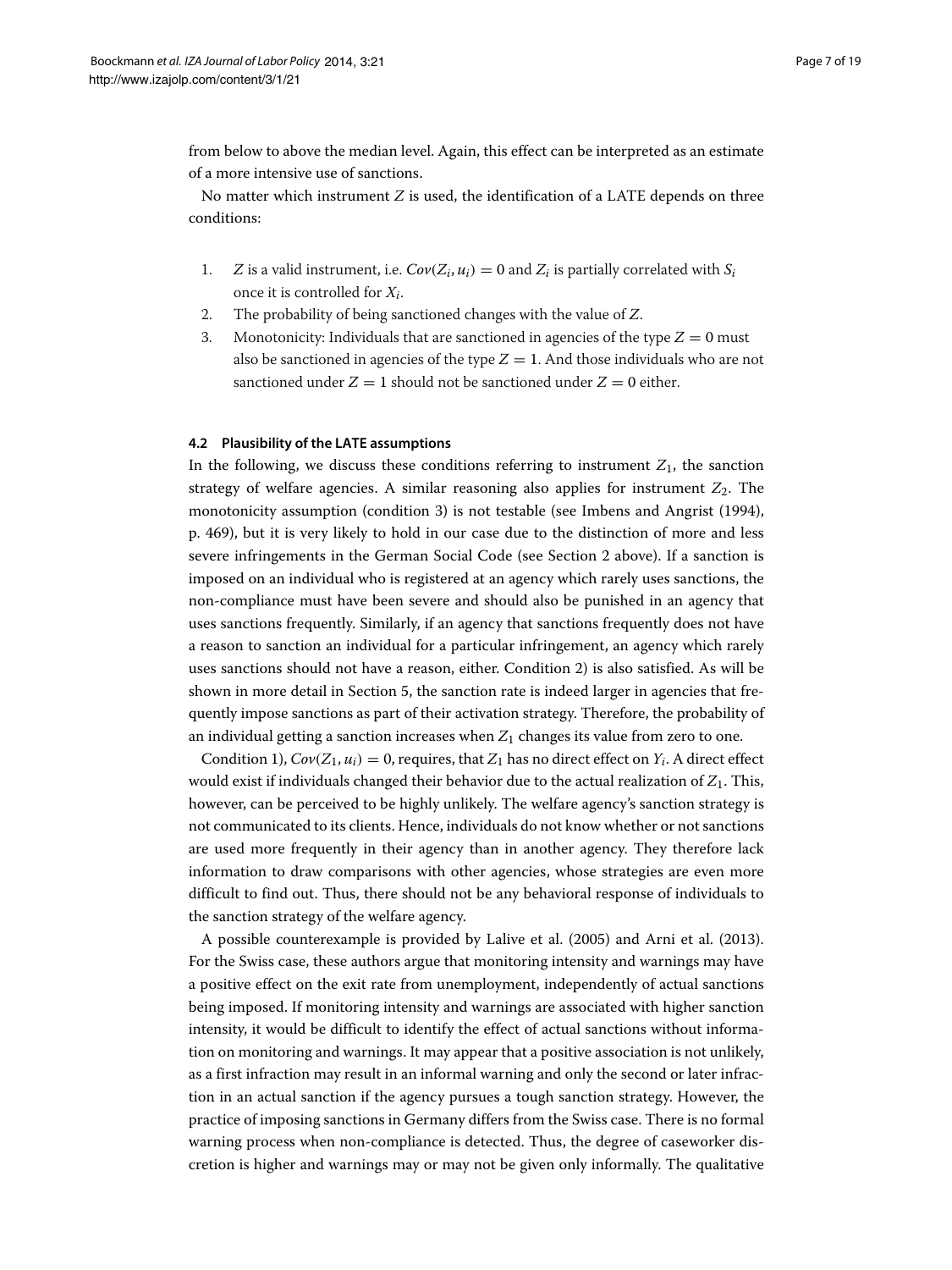study by (Baethge-Kinsky et al. [\(2007\)](#page-17-1): 52) suggests that informal warnings are used regularly but remain an abstract threat and are followed by the imposition of a sanction only in relatively few cases. As a consequence, it appears that UBII recipients can learn little about their agency's sanction policy from informal warnings given during the monitoring process.

If UBII recipients were aware of the sanction strategies of the agencies, the only way to avoid a tough sanction regime for a (non-cooperative) person registered at an agency that frequently imposes sanctions would be to move to another region, since individuals are forced to register with the agency at the place of residence. However, financial constraints are likely to prevent UBII recipients from moving. In addition, welfare agencies are quite reluctant to support a move, since they would have to pay (most of) the costs.

It is also unlikely that the socio-demographic composition of the UBII recipients or the labor market situation drives an agency to adopt a certain sanction strategy. To check this, we have predicted the instrument propensity scores based on the variables considered in the first stage regressions.<sup>10</sup> The instrument propensity score depicts the probability of the instrumental variable to become 1, i.e.  $Pr(Z_i = 1|X)$  with  $j \in$ {1, 2}. Figures [1](#page-7-0) and [2](#page-8-0) plot the conditional distributions for persons living in welfare agencies with  $Z_i = 1$  and persons living in welfare agencies with  $Z_i = 0$ . Independently of the instrumental variable chosen, it becomes obvious that for both groups the distributions are almost identical, indicating that the chosen instruments are as good as randomly assigned across subpopulations and provide a valid means to identify causal effects.

In addition, as can be seen from Additional file [1:](#page-17-2) Figure S2, agencies that sanction frequently and agencies that do not appear to be distributed more or less randomly across the sampled regions. In many cases, agencies that sanction frequently and non-frequently directly border each other. In the city of Berlin, for example, five welfare agencies are sampled. Two of them use sanctions frequently, while three do not. Since Berlin can be

<span id="page-7-0"></span>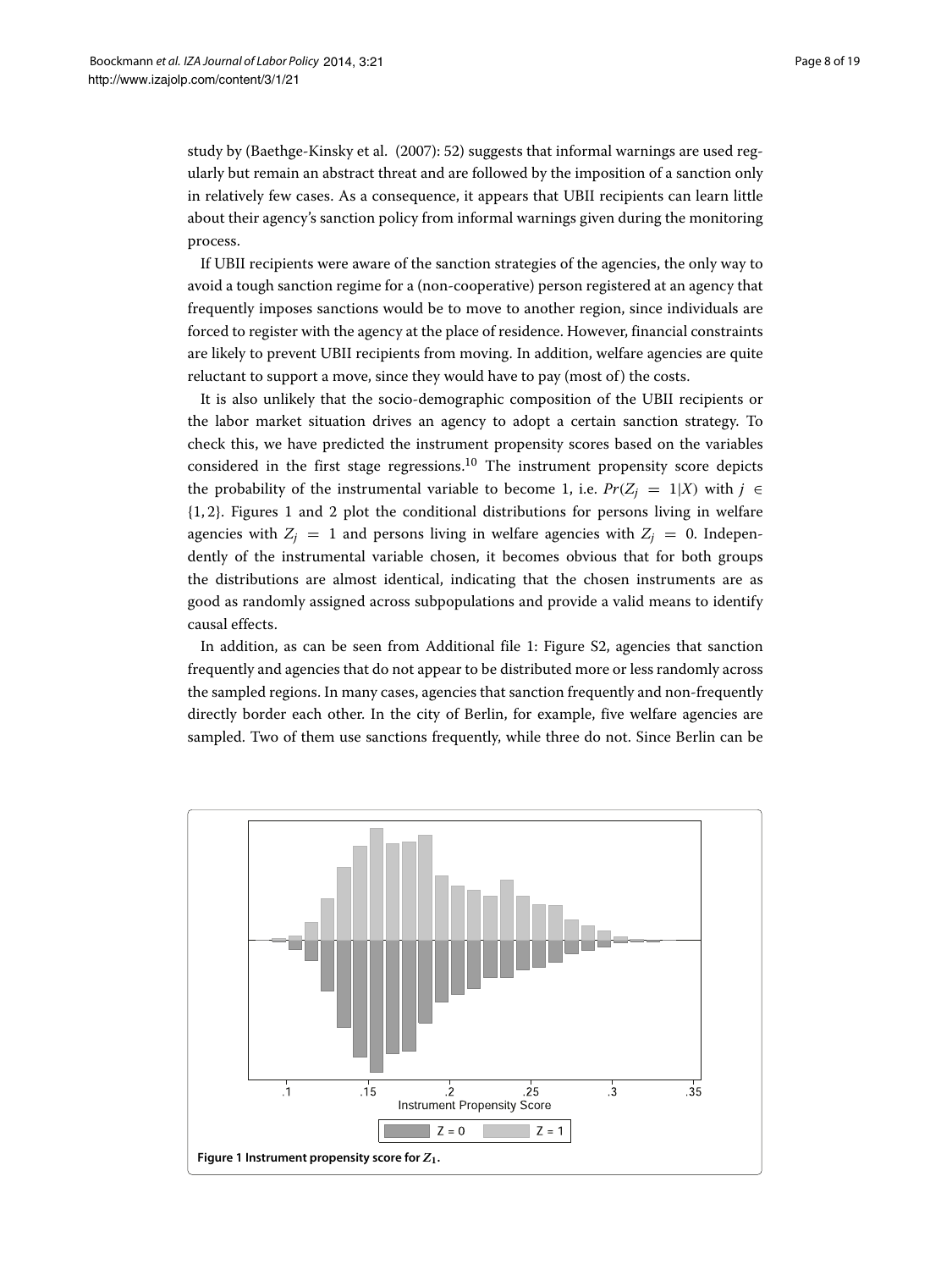

<span id="page-8-0"></span>regarded as a single labor market, which is identical for all five agencies within the city, and since the composition of UBII recipients in these five agencies is quite similar, it is unlikely that the sanction strategy of an agency depends on the labor market state or the sociodemographic characteristics of the UBII recipients. A similar picture arises with respect to the actually observed sanction rates within the agencies (see Additional file [1:](#page-17-2) Figure S3).

To support the argumentation that sanction strategy or aggregate sanction rate are independent of local economic performance or the set-up of the activation process in general, we have regressed both instruments  $Z_1$  and  $Z_2$  on

- 1. a characterization describing the organizational set-up of the counseling process,
- 2. a number of regional variables intended to characterize the economic performance of the local labor market and
- 3. both.

Here, the counseling process is classified into four categories, where the main categories 1 and 2 distinguish between a specialized and a generalized kind of case management. In the first type, case managers specialize in counseling certain groups of UBII recipients, for example lone mothers, migrants and young UBII recipients. In the second type, case managers counsel all UBII recipients without distinction. The subcategories *a* and *b* denote whether placement in the labor market is part of the case management process or not. Subcategory *a* denotes that it is not integrated and therefore conducted by other staff of the agency. In subcategory  $b$ , case managers are also responsible for placement questions. The regional variables include dummy variables for city districts, East Germany, the unemployment ratio, GDP and the welfare ratio as described in the data section. The corresponding regression results (see Additional file [1:](#page-17-2) Table S1) can be interpreted as correlations between the instruments and local labor market conditions or organizational aspects that both affect the transition to employment. However, since none of the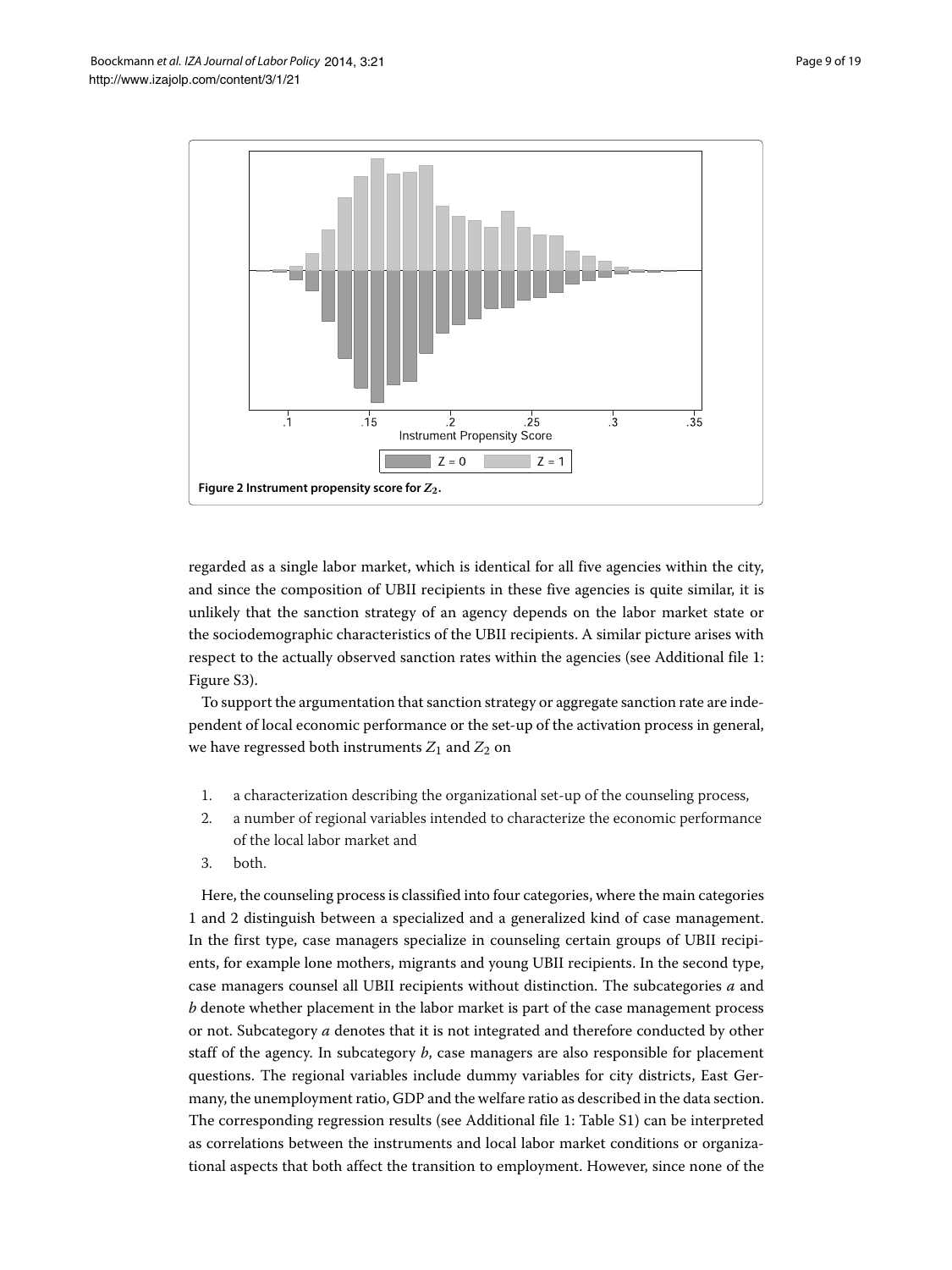estimated coefficients is statistically significant, this can be interpreted in support of the required orthogonality of the instruments from factors relevant for job finding, i.e. neither sanction strategy nor actual sanction rates at the local level systematically depend on economic performance or the organizational set-up of the counseling process.

Moreover, we have regressed the instruments  $Z_1$  and  $Z_2$  on two variables reflecting the caseload of welfare agencies (see Additional file [1:](#page-17-2) Table S2). The first variable relates the number of UBII recipients registered at an agency to the full-time equivalent number of overall staff in that agency. The second variable measures the ratio of UBII recipients to the full-time equivalent number of agency staff responsible for labor market activation or case management. Neither of the two coefficient estimates indicate, that a high or low caseload causes the welfare agency to adopt a certain sanction approach.

Finally, we have checked the relationship between our instruments and other strategic features of welfare agencies. In addition to the sanction strategy, the surveys conducted at the agency level asked agency managers how important other activation elements are for the strategy of their welfare agency. These activation elements include job creation schemes, start-up subsidies, wage subsidies for employees and employers, the promotion of professional qualifications, training of key skills for the activation process (like, for example, job search training and internships), the support of disadvantaged young or disabled UBII recipients, the supply of counseling services, the supply of child care facilities and the supply of other social services. For each element, managers could answer on a Likert scale from 1 (not important) to 5 (very important). We use this information to define a variable for each element, distinguishing between agencies for which the respective element has a high strategic value and agencies for which this is not the case. The distinction between the agencies is done at the median level of managers' answers. When regressing  $Z_1$  and  $Z_2$  on these variables, we find no indication that the sanction approach of a welfare agency is systematically related to other strategic considerations (see Additional file [1:](#page-17-2) Table S3 and Table S4). Given all this evidence, we conclude that both  $Z_1$  and  $Z_2$  satisfy all requirements to be valid instruments for the identification of the LATEs we want to estimate via Equations [\(1\)](#page-4-1) and [\(2\)](#page-4-2).

# <span id="page-9-0"></span>**5 Empirical results**

#### **5.1 Descriptive evidence**

Before we present and discuss the estimation results, we provide some descriptive statistics on the sanction strategy  $(Z_1)$  and the actually observed sanction rates  $(Z_2)$ 

<span id="page-9-1"></span>

|                    |           |           | --                 |           |           |
|--------------------|-----------|-----------|--------------------|-----------|-----------|
|                    |           |           | <b>Full sample</b> |           |           |
|                    |           |           | 4.34%              |           |           |
|                    | $Z_1 = 0$ | $Z_1 = 1$ |                    | $Z_2 = 0$ | $Z_2 = 1$ |
|                    | 4.01%     | 5.75%     |                    | 1.89%     | 6.54%     |
| Sanctioned         | 500       | 167       |                    | 137       | 530       |
| Non-sanctioned     | 11.957    | 2,737     |                    | 7,121     | 7,573     |
| Total observations |           |           | 15,361             |           |           |
|                    |           |           |                    |           |           |

 $^a$ *Remarks:*  $Z_1$  refers to the sanction strategy of welfare agencies.  $Z_1$  = 0 denotes less strict agencies and  $Z_1$  = 1 denotes frequently sanctioning agencies.  $Z_2$  refers to the actually observed sanction rates within welfare agencies.  $Z_2$  = 0 denotes agencies with a sanction rate below the median and  $Z_2 = 1$  denotes agencies with a sanction rate above the median.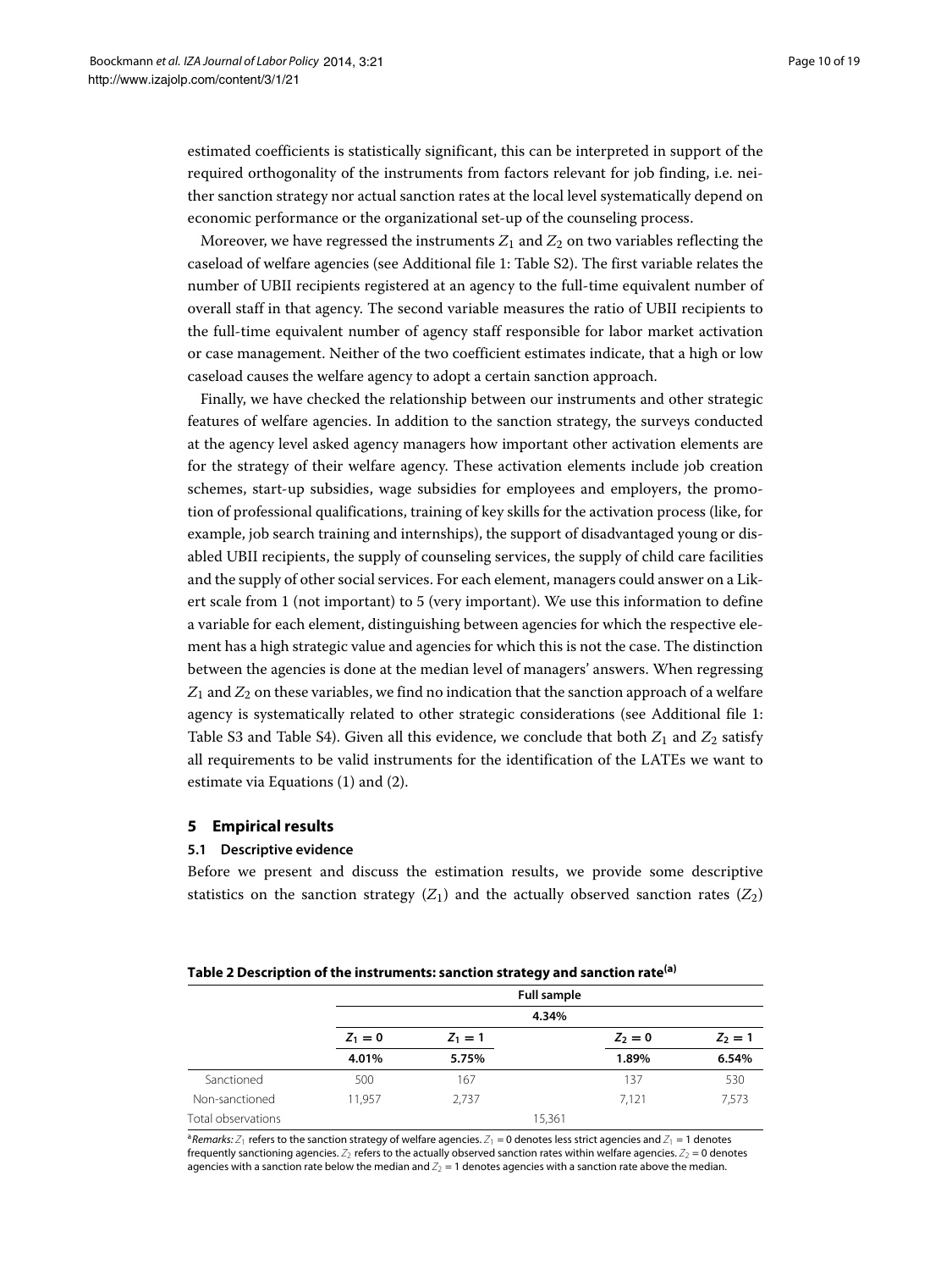in Table [2.](#page-9-1) The agency strategy of applying sanctions frequently is indeed highly correlated with the imposition of sanctions as reported by the individuals in the survey. While in the full sample comprising all 154 welfare agencies 4.34% of the UBII recipients were sanctioned between October 2006 and April 2007, the sanction rate is significantly larger for agencies that apply sanctions frequently as part of their activation strategy. Within these agencies, the sanction rate amounts to 5.75%, compared to 4.01% in the remaining agencies. This difference is remarkable, since the two variables considered are measured at different levels and the sanction strategy varies at the agency level only. The difference is even larger when we look at the actually observed sanction rates. In agencies with a sanction rate above the median, 6.54% of UBII recipients received a sanction, while for the other agencies we observe a sanction rate of 1.89% only. Given these differences, both,  $Z_1$  and  $Z_2$ , can be perceived to fulfill the second condition to identify a LATE: The probability of being sanctioned changes with the value of the instrument.

Table [3](#page-11-0) compares means of the variables used as covariates in the econometric analysis for sanctioned and for non-sanctioned individuals and for those individuals registered at agencies that frequently impose sanctions and for individuals registered at all other agencies. In addition, *p*-values of *t*-tests on the equality of means are displayed to allow for a meaningful discussion of differences. Male, younger and less qualified individuals are most likely to have a benefit sanction imposed on them. Moreover, singles, and, to a lesser degree, individuals without children are relatively frequently subject to sanctions. Disabled persons and those with care obligations are less likely to receive a sanction. There are also regional differences in sanction probabilities. In East Germany, fewer sanctions are imposed compared to West Germany. However, no significant differences in sanction probabilities exist with respect to the share of UBII recipients in a region.

The middle part of Table [3](#page-11-0) clearly shows that agencies with different sanction strategies are quite similar with respect to the composition of their clients. Only small differences are apparent concerning schooling achievement, household composition and migration status. Slightly more singles, persons without children and persons with the lowest school leaving certificate (secondary general school) are registered at agencies that frequently impose sanctions than at the other agencies. Migrants are somewhat under-represented. More important differences exist with respect to regional characteristics. In rural areas, agencies seem to impose fewer sanctions than in urban districts. For East Germans, the probability of being registered at an agency with a tough sanction policy is a little higher than for West Germans. No clear picture arises with respect to the macroeconomic variables. While agencies that apply sanctions frequently are over-represented in regions with a high welfare-to-population ratio, almost no difference exists with respect to the unemployment ratio. We do not detect any statistically significant difference with respect to GDP, either. Thus, the labor market state does not seem to determine the sanction strategy of an agency, as is required for a strategy in order to be a valid instrument. Nevertheless, the descriptive analysis indicates, that regional variables should be considered in the estimation of the effect of benefit cuts. This is also true when using instrument *Z*2. As can be seen from the right-hand side of Table [3,](#page-11-0) differences between agencies with  $Z_2 = 0$  and  $Z_2 = 1$  are somewhat larger than between agencies with  $Z_1 = 0$ and  $Z_1 = 1$ .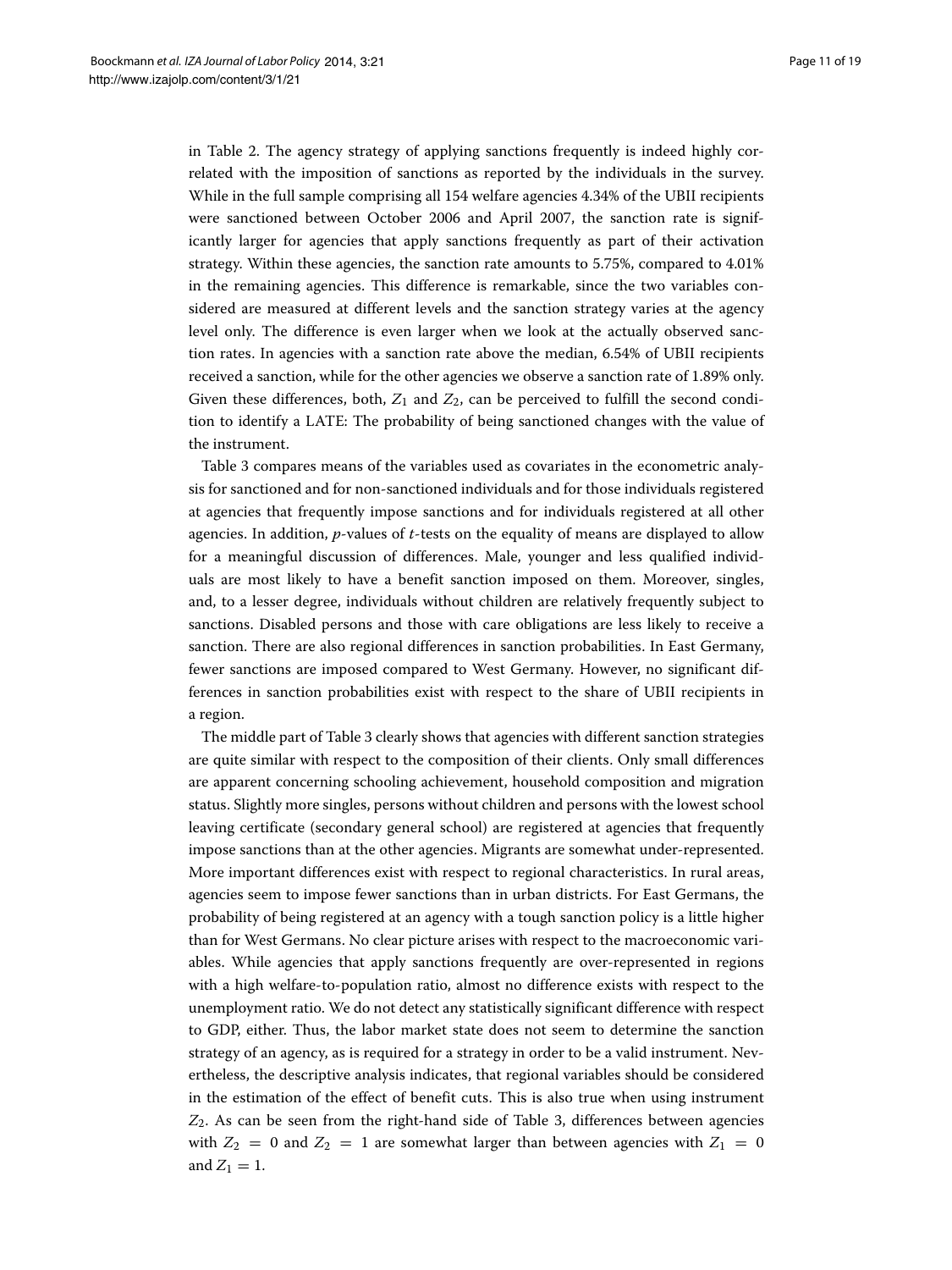# **Table 3 Descriptive statistics(a)**

<span id="page-11-0"></span>

|                                           | $S = 0$ | $S = 1$ | p-val. |        |        |        | $Z_1 = 0$ $Z_1 = 1$ p-val. $Z_2 = 0$ $Z_2 = 1$ p-val. |        |        |
|-------------------------------------------|---------|---------|--------|--------|--------|--------|-------------------------------------------------------|--------|--------|
| Gender                                    |         |         |        |        |        |        |                                                       |        |        |
| Male                                      | 0.459   | 0.565   | 0.000  | 0.464  | 0.464  | 0.973  | 0.465                                                 | 0.463  | 0.821  |
| Age                                       |         |         |        |        |        |        |                                                       |        |        |
| $18 - 24$                                 | 0.203   | 0.381   | 0.000  | 0.210  | 0.217  | 0.422  | 0.209                                                 | 0.213  | 0.469  |
| $25 - 34$                                 | 0.207   | 0.258   | 0.002  | 0.209  | 0.208  | 0.863  | 0.205                                                 | 0.213  | 0.264  |
| $35 - 44$                                 | 0.211   | 0.174   | 0.023  | 0.209  | 0.207  | 0.798  | 0.210                                                 | 0.208  | 0.726  |
| $45 - 57$                                 | 0.379   | 0.187   | 0.000  | 0.371  | 0.368  | 0.751  | 0.376                                                 | 0.366  | 0.208  |
| Schooling                                 |         |         |        |        |        |        |                                                       |        |        |
| Secondary general school                  | 0.443   | 0.505   | 0.001  | 0.441  | 0.466  | 0.013  | 0.412                                                 | 0.475  | 0.000  |
| Intermediate secondary school             | 0.338   | 0.262   | 0.000  | 0.338  | 0.319  | 0.045  | 0.376                                                 | 0.297  | 0.000  |
| University entrance diploma               | 0.160   | 0.123   | 0.010  | 0.160  | 0.154  | 0.467  | 0.156                                                 | 0.161  | 0.332  |
| Other or missing                          | 0.059   | 0.109   | 0.000  | 0.061  | 0.061  | 0.939  | 0.056                                                 | 0.066  | 0.006  |
| Migration background                      |         |         |        |        |        |        |                                                       |        |        |
| Migrant                                   | 0.247   | 0.258   | 0.539  | 0.252  | 0.231  | 0.018  | 0.223                                                 | 0.270  | 0.000  |
| Household size                            |         |         |        |        |        |        |                                                       |        |        |
| 1 person                                  | 0.345   | 0.402   | 0.003  | 0.341  | 0.376  | 0.000  | 0.323                                                 | 0.370  | 0.000  |
| 2 persons                                 | 0.278   | 0.229   | 0.006  | 0.280  | 0.257  | 0.011  | 0.295                                                 | 0.258  | 0.000  |
| 3 or more persons                         | 0.377   | 0.369   | 0.666  | 0.379  | 0.367  | 0.233  | 0.383                                                 | 0.371  | 0.155  |
| Number of children                        |         |         |        |        |        |        |                                                       |        |        |
| No children                               | 0.611   | 0.651   | 0.040  | 0.609  | 0.629  | 0.040  | 0.610                                                 | 0.615  | 0.548  |
| 1 child                                   | 0.214   | 0.201   | 0.425  | 0.216  | 0.203  | 0.140  | 0.223                                                 | 0.205  | 0.006  |
| 2 or more children                        | 0.175   | 0.148   | 0.075  | 0.176  | 0.167  | 0.293  | 0.167                                                 | 0.180  | 0.030  |
| Obstacles to employment                   |         |         |        |        |        |        |                                                       |        |        |
| Disabled person                           | 0.105   | 0.054   | 0.000  | 0.103  | 0.101  | 0.766  | 0.098                                                 | 0.106  | 0.119  |
| Care obligation                           | 0.033   | 0.019   | 0.055  | 0.033  | 0.030  | 0.488  | 0.035                                                 | 0.030  | 0.065  |
| Status before receipt of welfare benefits |         |         |        |        |        |        |                                                       |        |        |
| (Minor) employment                        | 0.322   | 0.396   | 0.000  | 0.326  | 0.325  | 0.943  | 0.319                                                 | 0.331  | 0.109  |
| Number of previous unemployment spells    |         |         |        |        |        |        |                                                       |        |        |
| 0 or 1                                    | 0.389   | 0.370   | 0.340  | 0.387  | 0.393  | 0.541  | 0.391                                                 | 0.385  | 0.418  |
| $2$ or $3$                                | 0.370   | 0.379   | 0.624  | 0.373  | 0.358  | 0.130  | 0.364                                                 | 0.376  | 0.150  |
| 4 or more                                 | 0.183   | 0.196   | 0.384  | 0.183  | 0.187  | 0.606  | 0.188                                                 | 0.180  | 0.209  |
| Missing                                   | 0.058   | 0.054   | 0.644  | 0.057  | 0.062  | 0.317  | 0.056                                                 | 0.059  | 0.428  |
| Regional information                      |         |         |        |        |        |        |                                                       |        |        |
| City district                             | 0.300   | 0.337   | 0.040  | 0.289  | 0.355  | 0.000  | 0.283                                                 | 0.318  | 0.000  |
| East Germany                              | 0.253   | 0.153   | 0.000  | 0.244  | 0.267  | 0.009  | 0.369                                                 | 0.140  | 0.000  |
| Unemployment ratio (high)                 | 0.255   | 0.160   | 0.000  | 0.247  | 0.263  | 0.074  | 0.366                                                 | 0.147  | 0.000  |
| GDP (high)                                | 0.286   | 0.361   | 0.000  | 0.291  | 0.280  | 0.216  | 0.209                                                 | 0.360  | 0.000  |
| Welfare ratio (high)                      | 0.284   | 0.289   | 0.779  | 0.276  | 0.323  | 0.000  | 0.281                                                 | 0.287  | 0.404  |
| Current welfare spell                     |         |         |        |        |        |        |                                                       |        |        |
| Months in welfare before 10/2006          | 12,437  | 10,927  | 0.000  | 12,356 | 12,440 | 0.660  | 12.806                                                | 11.982 | 0.000  |
| Start after 10/2006 or missing            | 0.183   | 0.178   | 0.774  | 0.186  | 0.170  | 0.047  | 0.183                                                 | 0.182  | 0.912  |
| Observations                              | 14,694  | 667     | 15,361 | 12,457 | 2,904  | 15,361 | 7,258                                                 | 8,103  | 15,361 |

<sup>a</sup> Remarks: S = 0 denotes non-sanctioned individuals and S = 1 denotes sanctioned individuals.  $Z_1$  refers to the sanction strategy of welfare agencies.  $Z_1 = 0$  denotes less strict agencies and  $Z_1 = 1$  denotes frequently sanctioning agencies.  $Z_2$  refers to the actually observed sanction rates within welfare agencies.  $\mathcal{Z}_2$  = 0 denotes welfare agencies with a sanction rate below the median and  $\mathbb{Z}_2$  = 1 denotes agencies with a sanction rate above the median. The  $p$ -values derive from  $t$ -tests on the equality of means of the displayed variables for  $S = 0$  and  $S = 1$ , for  $Z_1 = 0$  and  $Z_1 = 1$  and for  $Z_2 = 0$  and  $Z_2 = 1$ , respectively.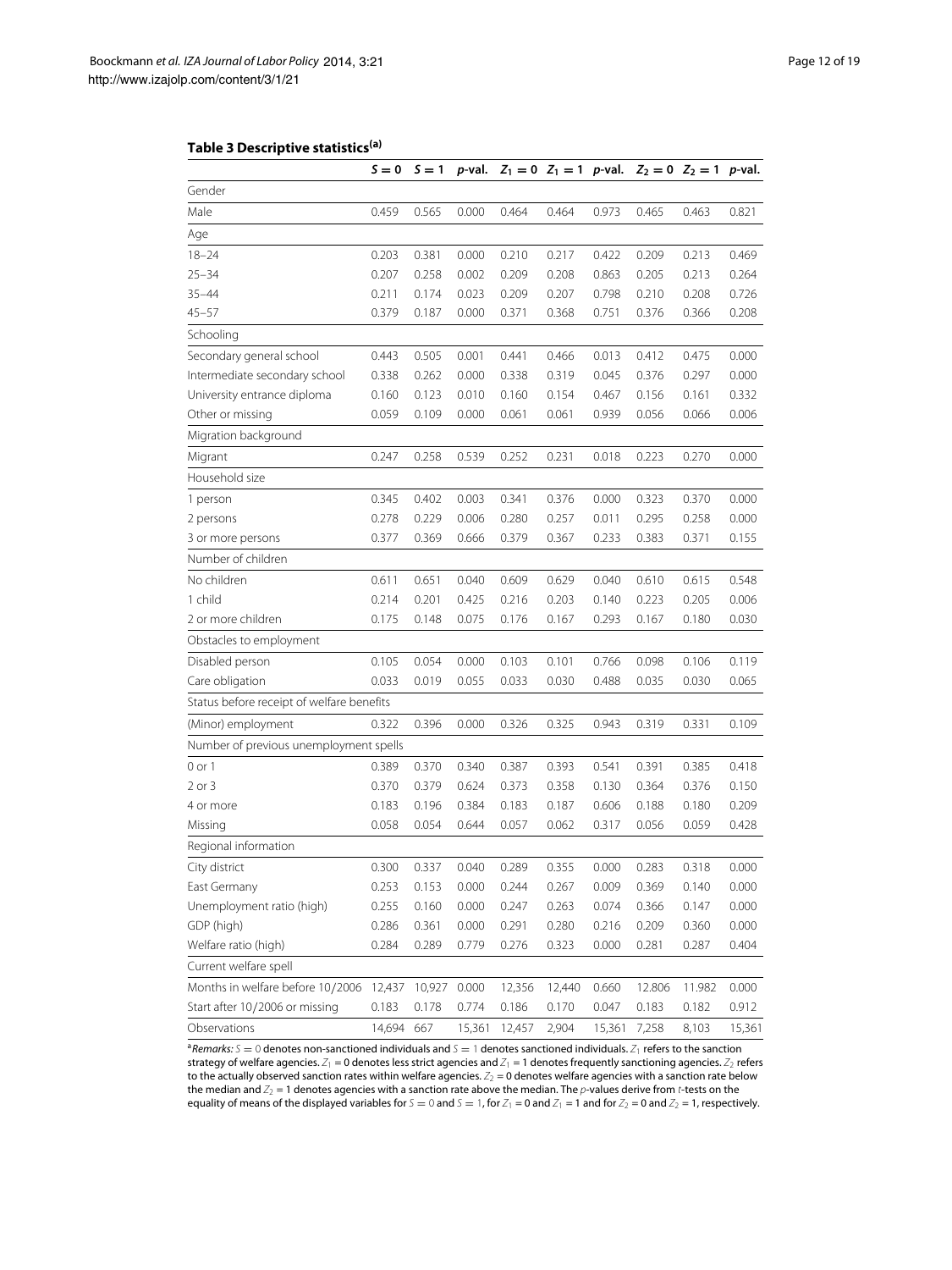Table [4](#page-12-0) displays the mean employment rates for the first six months after the (hypothetical) sanction date. It distinguishes between sanctioned and non-sanctioned individuals registered either at agencies that frequently impose sanctions or at agencies that do not. The share of persons taking up employment and thereby leaving the welfare system increases over time in all subgroups. For example, 5.91% of the non-sanctioned persons who are registered at agencies that do not follow a tough sanction strategy  $(Z_1 = 0)$ have left the welfare system for employment one month after the (hypothetical) sanction date. This share increases steadily and amounts to 10.59% six months after the (hypothetical) sanction. For the sanctioned group in the same agencies, the outflow rate rises from 2.60% to 8.80%. When looking at agencies that frequently impose sanctions  $(Z_1 = 1)$ , the increase in the employment probability of sanctioned individuals is even more pronounced. Outflow rates start at 2.40% in the first month and rise to more than 20% in the final month of the observation period. For the alternative instrument  $Z_2$  and individuals who are sanctioned in agencies with a sanction rate above the median  $(Z_2 = 1)$ , we observe a more modest increase in employment rates from 2.45% to 12.26%. Nevertheless, as in the case of *Z*1, this subgroup has the largest employment share at the end of the observation period.

# **5.2 Estimation results**

Before turning to the estimates of the LATE, we will discuss the first stage regression results (see Additional file [1:](#page-17-2) Table S5 for the corresponding coefficient estimates). The instrument  $Z_1$  (sanction strategy) has a significantly positive effect on the sanction probability. Individuals registered at agencies that frequently impose sanctions have a 2.86 percentage point higher probability of getting a sanction than individuals registered at the other agencies. Given the low average sanction rate on average, this is a large effect. The effect is also large in absolute terms, when compared to the coefficients of the other covariates included in the model. The  $F$ -statistic for significance of the instrument  $Z_1$  in the first stage regression is 10.64. It is thus close to the threshold value of 10 suggested by [1997](#page-17-6) to indicate a potential weak instrument problem.<sup>11</sup> To investigate whether a weak

<span id="page-12-0"></span>

|                |           |         | $Z_1$     | $Z_2$   |           |         |           |         |
|----------------|-----------|---------|-----------|---------|-----------|---------|-----------|---------|
|                | $Z_1 = 0$ |         | $Z_1 = 1$ |         | $Z_2 = 0$ |         | $Z_2 = 1$ |         |
|                | $S = 0$   | $S = 1$ | $S = 0$   | $S = 1$ | $S = 0$   | $S = 1$ | $S = 0$   | $S = 1$ |
| Month          |           |         |           |         |           |         |           |         |
|                | 0.0591    | 0.0260  | 0.0617    | 0.0240  | 0.0524    | 0.0292  | 0.0664    | 0.0245  |
| $\mathfrak{D}$ | 0.0648    | 0.0460  | 0.0745    | 0.0479  | 0.0588    | 0.0511  | 0.0739    | 0.0453  |
| 3              | 0.0736    | 0.0560  | 0.0811    | 0.0898  | 0.0653    | 0.0511  | 0.0841    | 0.0679  |
| 4              | 0.0840    | 0.0640  | 0.0891    | 0.1257  | 0.0729    | 0.0657  | 0.0964    | 0.0830  |
| 5              | 0.0965    | 0.0740  | 0.1023    | 0.1677  | 0.0829    | 0.0876  | 0.1114    | 0.1000  |
| 6              | 0.1059    | 0.0880  | 0.1155    | 0.2036  | 0.0932    | 0.0949  | 0.1212    | 0.1226  |

**Table 4 Description of the outcome variable self-sufficient employment**

Remarks: The outcome variable is defined to be 1 if an individual is employed and does not receive welfare benefits anymore. Otherwise, the variable is 0. The variable is displayed for the first six months after the (hypothetical) sanction date.  $S = 0$  denotes non-sanctioned individuals, and  $S = 1$  denotes sanctioned individuals.  $Z_1$  refers to the sanction strategy of welfare agencies.  $Z_1 = 0$  denotes less strict agencies, and  $Z_1 = 1$  denotes frequently sanctioning agencies.  $Z_2$  refers to the observed sanction rates within welfare agencies.  $Z_2 = 0$  denotes welfare agencies with a sanction rate below the median across all 154 sampled agencies, and  $Z_2 = 1$  denotes agencies with a sanction rate above the median.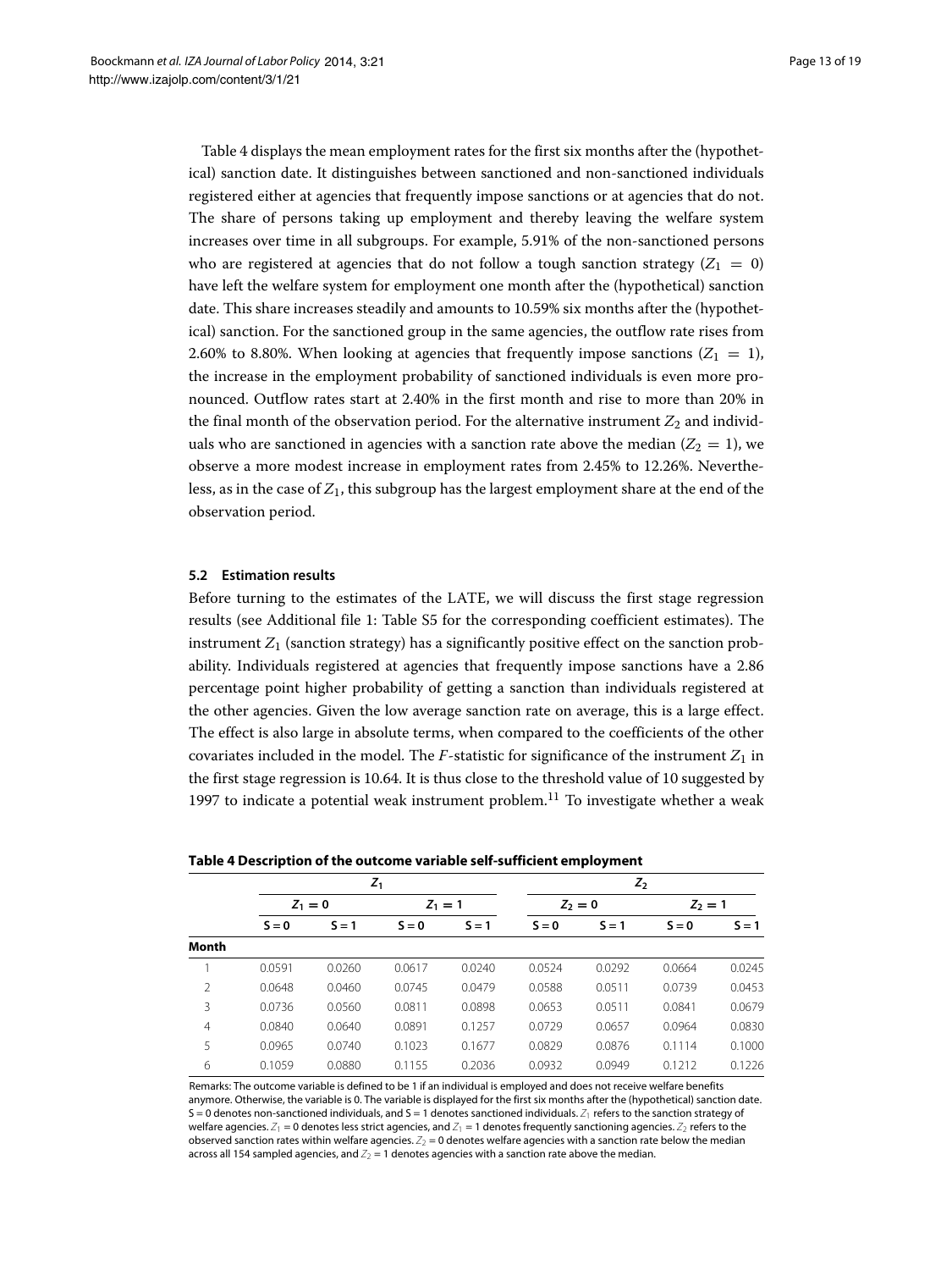instrument problem is in fact present, we use the second instrument  $Z_2$ , which differentiates between agencies with a sanction rate above and below the median level. In this case, we estimate an even larger impact on the individual sanction probability in the first stage regression. The coefficient of the instrument  $Z_2$  is highly significant and amounts to 4.78 percentage points. The *F*-statistic is 122.09 and thus considerably larger than the threshold value. Therefore, besides giving further insight into the effectiveness of sanctions, *Z*<sup>2</sup> also allows us to assess how precisely the sanction effect is estimated using instrument *Z*1.

Based on  $Z_1$ , the upper part of Table [5](#page-13-0) provides the estimation results for the LATE of a sanction on employment in the first six months after the (hypothetical) benefit cut. The positive coefficients of the sanction variable reveal that the outflow from welfare to employment increases due to an imposed sanction, even after controlling for a number of individual and regional characteristics.<sup>12</sup> During the first three months, the effect is modest and not statistically significant. In the fourth month, we observe a large increase in the outflow rate. The effect becomes statistically significant in the fifth month and amounts to 0.6766 at the end of the observation period. This figure indicates that a benefit cut induced by a change of the sanction regime increases the probability that affected individuals will leave the welfare system within six months after the benefit cut by nearly 68 percentage points. It thus constitutes a considerable sanction effect.

Considerable effects of benefit sanctions have also been identified in the relevant empirical literature for other countries. Van den Berg et al. [\(2004\)](#page-18-1), for example, find that the probability of an average 25-year-old Dutch welfare recipient in the city of Rotterdam of leaving the welfare system within two years increases from 66% to 91% if a sanction is imposed after 6 months of being on welfare. For a 50-year-old, the corresponding probability increases from 29% to 54%. Focusing on the same labor market but a more recent time period, van der Klaauw and van Ours [\(2013\)](#page-18-2) estimate increases in the exits rates of 21% for males and 47% for females. They explain the reduction in effects compared to van den Berg et al. [\(2004\)](#page-18-1) by a more intensive use of sanctions in the period of analysis. Similar high levels of the effects of benefit sanctions are found by Abbring et al. [\(2005\)](#page-17-7): they report increases in the re-employment rates of males by up to 61% and even by 98% for females in the metal industry. Comparable to that, Lalive et al. [\(2005\)](#page-17-4) analyzing the

| TADIE J ESUMALEU SANCUON ENECLS |            |            |             |             |             |             |  |  |  |  |
|---------------------------------|------------|------------|-------------|-------------|-------------|-------------|--|--|--|--|
| Month                           |            |            | 3           | 4           | 5           | 6           |  |  |  |  |
| Sanction                        | 0.0092     | 0.1347     | 0.1689      | 0.4475      | $0.5604*$   | $0.6766***$ |  |  |  |  |
| (based on $Z_1$ )               | (0.2015)   | (0.2383)   | (0.2436)    | (0.2795)    | (0.2927)    | (0.2607)    |  |  |  |  |
| Sanction                        | $0.2802**$ | $0.2402**$ | $0.3594***$ | $0.4496***$ | $0.4950***$ | $0.5802***$ |  |  |  |  |
| (based on $Z_2$ )               | (0.1124)   | (0.1216)   | (0.1249)    | (0.1353)    | (0.1437)    | (0.1396)    |  |  |  |  |
| Observations                    |            |            |             | 15,361      |             |             |  |  |  |  |

# <span id="page-13-0"></span>**Table 5 Estimated sanction effects**

Remarks: The upper part of the table refers to the estimation in which  $Z_1$  (sanction strategy of welfare agencies) is used as instrument; the lower part of the table refers to the estimation in which  $Z_2$  (observed sanction rates within welfare agencies) is used as instrument. The dependent variable in each estimation and for each month is defined to be 1 if an individual is employed and no longer receives welfare benefits. Otherwise, the variable is 0. Displayed are the estimated sanction effects and standard errors in brackets. The results refer to the first six months after the (hypothetical) sanction date. <sup>∗∗∗</sup>denotes  $p < 0.01$ , \*\* denotes  $p < 0.05$ , and \* denotes  $p < 0.1$ . The standard errors take into account clustering at the agency level. Detailed estimation results for  $Z_1$  and  $Z_2$  including all covariates are displayed in Additional file [1:](#page-17-2) Table S6 and Table S7.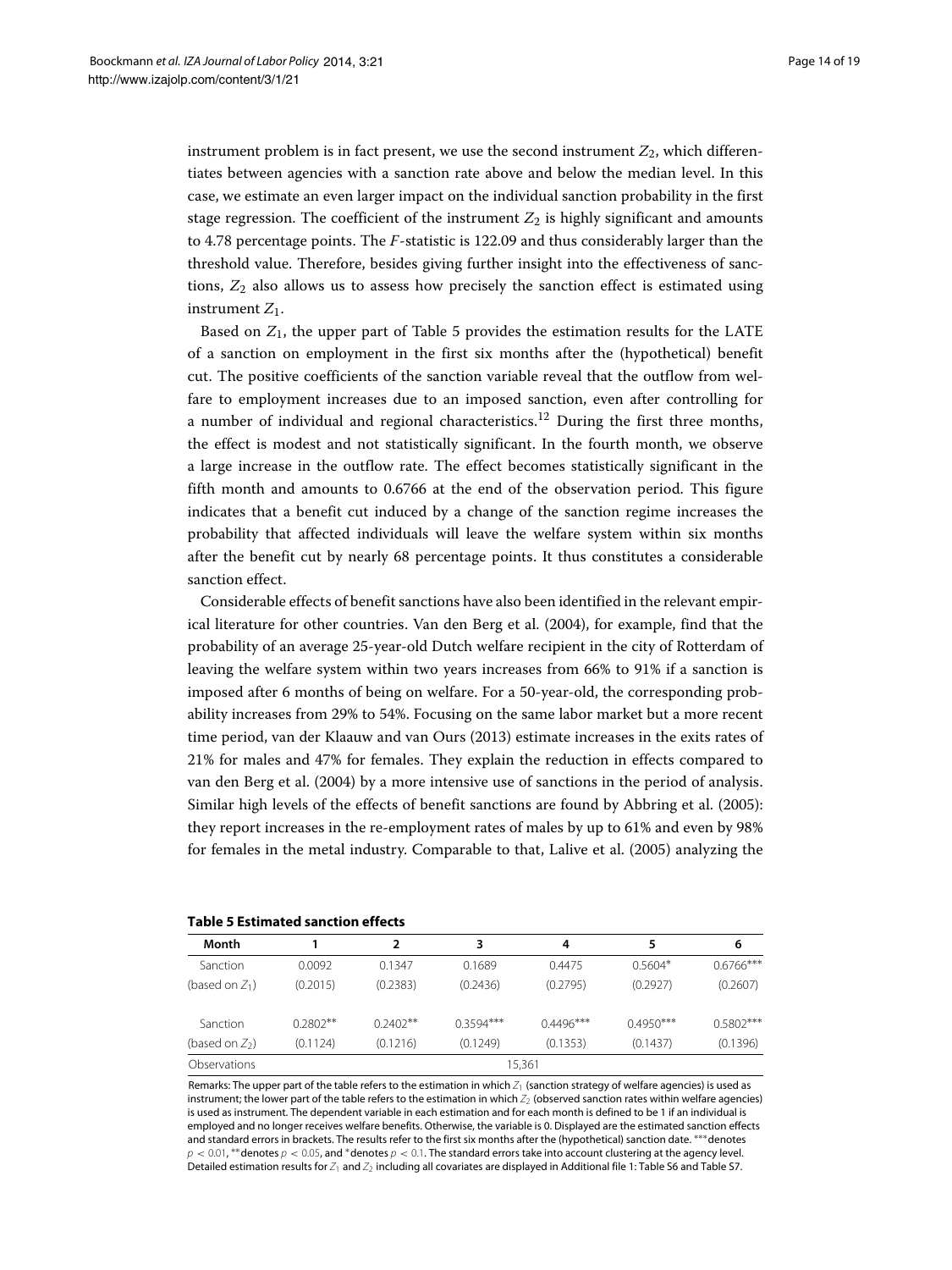effects of benefit sanctions in Switzerland estimate an increase in the exit rate to employment by 45%; 25.2% of the effect results from the ex-ante effect (the effect of the warning to get sanctioned) and 19.8% from the ex-post effect of the actually imposed sanction. In a follow-up study, Arni et al. [\(2013\)](#page-17-5) confirm these findings: they report an increase in unemployment exit by 31.9% (with 15.9% attributed to the effect of a warning) but more importantly an increase of the exit rate to non-employment by 116.0%.

Since we estimate the LATE, the level of the identified effects is in line with expectations. The LATE depicts the effect for those, who get sanctioned after a tightening of the sanction policy in the welfare agency. It can thus be interpreted as an estimate of the effect of an intensified use of sanctions. In contrast to looking at the effect of a sanction for the average welfare recipient (who is in focus in other empirical studies), we estimate the sanction effect for a more narrowly defined group of persons. Our results show that this subgroup, which has not been regarded in the literature so far, reacts even stronger to sanctions than existing studies found for average sanctioned individuals. Therefore, we conclude that intensifying the use of sanctions is an effective tool to increase employment.

The estimated effects, however, suffer from large standard errors. We therefore use instrument  $Z_2$  to check for robustness. As can be seen from the lower part of Table [5,](#page-13-0) the results based on this instrument reveal a similar effectiveness of sanctions as obtained by using instrument  $Z_1$ , but results are more precisely estimated as reflected by the lower standard errors<sup>13</sup>. Again, we observe an increasing sanction effect during the observation period. In the first three months, the estimated effects are larger than in the case of *Z*<sup>1</sup> and already statistically significant. At the end of the observation period, the effects are somewhat lower compared with  $Z_1$ , but highly significant. Six months after the (hypothetical) benefit cut, the probability of taking up employment for a welfare recipient who is at risk of being sanctioned increases by about 58 percentage points (0.5802), when the welfare agency decides to increase the sanction rate from below to above the median level, thereby imposing a sanction on the individual. The effect is in the same range as the effect measured by instrument *Z*1. Given the similarity of the estimates between the two instrumental variables, we conclude that our estimation approach does not suffer from a weak instrument problem. The sanction effect is of considerable size.

The smaller size of the coefficient for the treatment variable after six months in the estimation approach using  $Z_2$  rather than  $Z_1$  as the instrumental variable is not necessarily due to the lower empirical variation in the instrumental variable. The LATE is identified only for the so-called compliers, who receive a sanction, when the instrument changes its value from 0 to 1. Having defined two different instruments, we also consider two different groups of compliers. One group is affected by a change in the sanction strategy of the welfare agency, whereas the other is affected by a change in the observed sanction rate. Since both groups are not identical, it cannot be expected that the estimated LATEs are identical.

#### **5.3 Robustness checks**

In addition to the empirical estimates presented above, we have also estimated a number of models in order to check the robustness of the findings. A first issue considered refers to the specification of the first stage regressions. Additional file [1:](#page-17-2) Table S8 and Table S9 provide coefficient estimates of five further model specifications.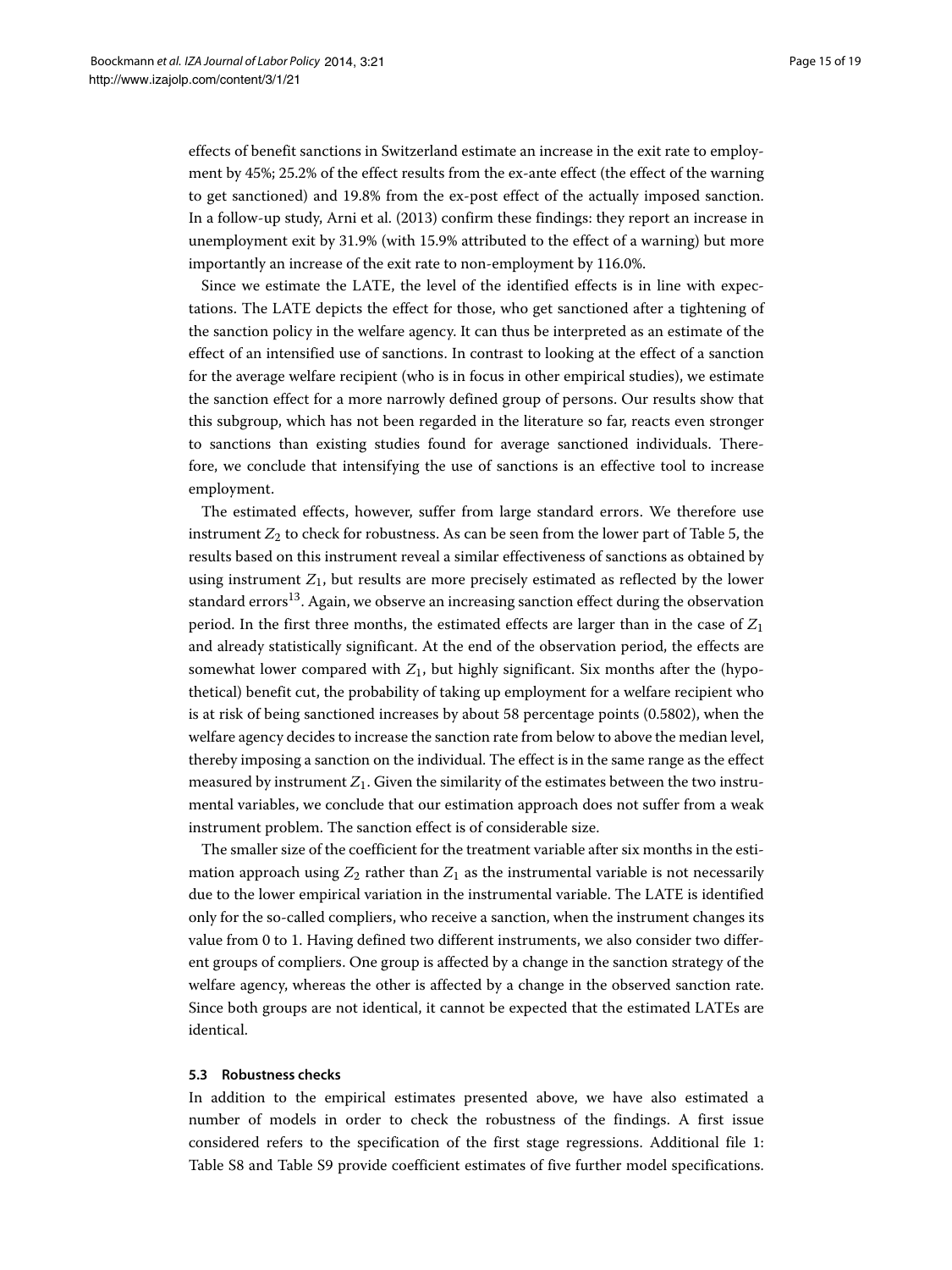These specifications differ with respect to the inclusion of labor market history information, regional information and information regarding individual's qualification. The results indicate that the coefficient estimates of the instrumental variables are consistently estimated and are almost identical across the different model specifications.

Corresponding results for the second stage regressions are reported in Additional file [1:](#page-17-2) Table S10 and Table S11. The point estimates of the treatment effects differ slightly across specifications, but are of comparable magnitude and significance. All estimates indicate a substantial sanction effect, further supporting the validity of the chosen instruments.

Another robustness check conducted regards the hypothetical sanction dates. Alternatively to using a uniform distribution, we constructed hypothetical sanction dates for the non-sanctioned individuals by imaging the observed distribution of sanction dates among the sanctioned individuals. In our sample, 11.54% of all sanctions were imposed in October 2006, 8.25% in November 2006, 21.14% in December 2006, 26.84% in January 2007, 19.19% in February 2007, 10.94% in March 2007, and 2.10% in April 2007. When randomly assigning hypothetical sanction dates according to this distribution to the non-sanctioned individuals, our estimation results confirm a sanction effect as substantial as in the case of a uniform distribution of hypothetical sanction dates.

# **6 Conclusion**

Recent studies investigating the effect of sanctions imposed on unemployment insurance benefit and welfare benefit recipients show that benefit cuts substantially increase employment uptake among the sanctioned persons. This evidence at the individual level raises the question whether welfare agencies should intensify the use of sanctions to decrease welfare dependency rates and to increase employment rates on a larger scale. To answer this question, we estimate the effect of a sanction on those individuals who receive a benefit cut if their welfare agency decides to tighten its sanction regime. This effect has not been analyzed in the literature so far.

We use a unique data set for Germany. The data set shows that benefit sanctions are not imposed uniformly, when an individual does not comply with his or her duties during the activation process. Rather, there is substantial discretion at the agency level determining whether a sanction is applied or not. While some agencies frequently impose sanctions, the policy of others is less tough. We use these differences in sanction strategies and rates across 154 welfare agencies in Germany as instrumental variables to estimate the effect of a benefit cut on the individual employment probability. Specifically, we estimate the effect of a sanction on those individuals who are not sanctioned by an agency with a cautious sanction policy, but who would be sanctioned if the agency decided to impose sanctions more frequently. This LATE can be interpreted as an estimate of the effectiveness of an intensified use of sanctions.

Our results show that the intensified use of sanctions can be quite effective in increasing employment rates. A sanction increases the probability of the affected compliers to leave the welfare system for employment within six months after the benefit cut by 58 to 68 percentage points. Therefore, we conclude that a more intensive use of benefit cuts by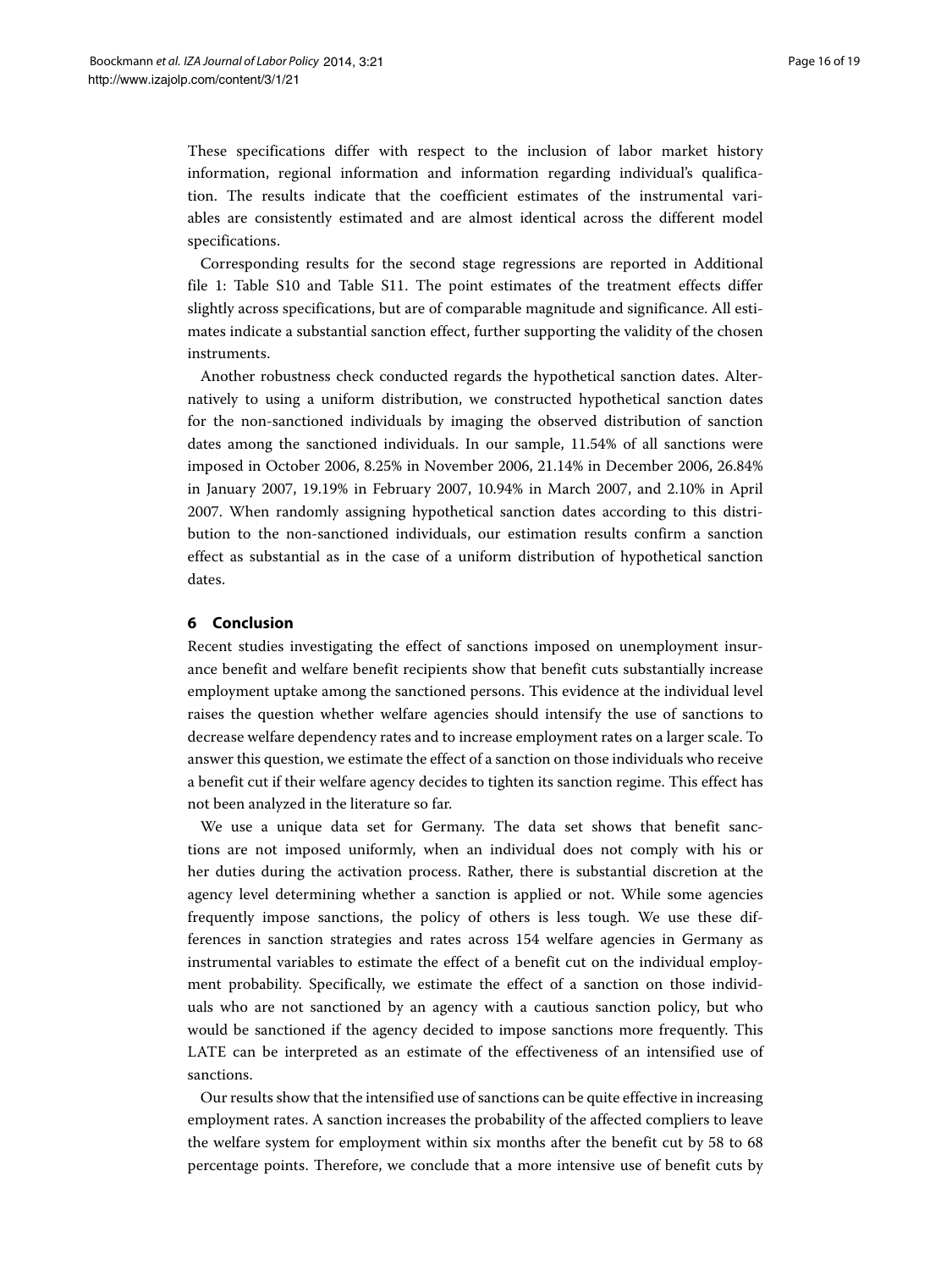welfare agencies can contribute to making the labor market activation of UBII recipients more effective by increasing the transition rate from welfare to work.

# **Endnotes**

<sup>1</sup> Compact overviews of a number of different unemployment insurance systems of selected OECD countries with consideration of benefit sanctions are provided by Grubb [\(2000\)](#page-17-8) and Venn [\(2012\)](#page-18-0).

<sup>2</sup>Most studies concentrate on unemployment insurance benefit recipients, but there also exists some evidence for welfare recipients. For studies analyzing the effects on unemployment benefit recipients see, for example, Abbring et al. [\(2005\)](#page-17-7) for the Netherlands, Lalive et al. [\(2005\)](#page-17-4) and Arni et al. [\(2013\)](#page-17-5) for Switzerland, Svarer [\(2011\)](#page-18-3) for Denmark, or Müller and Steiner [\(2008\)](#page-17-9) and Hofmann [\(2012\)](#page-17-10) for Germany. Empirical analyses for welfare recipients are provided by van den Berg et al. [\(2004\)](#page-18-1) for the Netherlands, Grogger and Karoly [\(2005\)](#page-17-11) or Blank and Haskins [\(2001\)](#page-17-12) for the US, besides others.

<sup>3</sup>This regional variation in sanction rates is not specific to Germany, but has been reported in the literature as well. For example, Lalive et al. [\(2005\)](#page-17-4) report different sanction intensities across Swiss cantons.

4The exploitation of regional information within an instrumental variable setting for the evaluation of labor market policies has recently also been suggested by Frölich and Lechner [\(2010\)](#page-17-13).

<sup>5</sup>At the beginning of 2005, UBII cash payments amounted to EUR 345 in West Germany and to EUR 331 in East Germany. Meanwhile, the level of UBII in East Germany was adjusted to the Western level and UBII was slightly raised in both parts to compensate for inflation.

<sup>6</sup>We excluded 811 persons with more than one sanction, 989 individuals with a sanction before the sampling date, 181 UBII recipients with a sanction in a former UBII spell and 489 observations with missing information.

7We dropped 845 individuals aged 15 to 17, 2,116 persons aged 58 to 64 and 3,771 UBII recipients who are employed.

<sup>8</sup>In some cases, UBII recipients appeal against the imposition of a sanction. Social courts then have to decide on the legitimacy of the sanction. The average duration of litigations in these instances was 13.7 months in 2007 (see Statistisches Bundesamt [2009\)](#page-18-4). This period is considerably longer than our observation period of six months after the (hypothetical) imposition of the sanction. Therefore, we do not expect that a potential appeal of sanctioned survey participant against the benefit cut affects his or her behavior in our observation window. Since the sanction is in force despite the appeal, there is the same incentive to increase job search effort as in the case without an appeal.

<sup>9</sup> Figures according to the German Federal Statistical Office and the FEA.

<sup>10</sup>In this specification, we control for sex, age, schooling, migration background, household size, number of children, obstacles to employment, labor market status before welfare receipt, previous unemployment spells, regional information and the duration of the current welfare spell. The duration of the welfare spell is measured as the number of months on benefits before the sampling date. Due to the time span between sampling and interview date, not all individuals report a starting date of welfare receipt before the sampling date. Some left and re-entered the welfare system during fall and winter 2006/2007 and thus report a starting date after the sampling date. For these individuals the duration variable is set to 0. An additional dummy variable takes these late starting dates into account.

<sup>11</sup>We rely on this rule of thumb since we cannot apply the tests proposed by Stock and Yogo [\(2005\)](#page-18-5) because we use only one instrument and do not assume homoscedastic errors but allow for clustering at the agency level.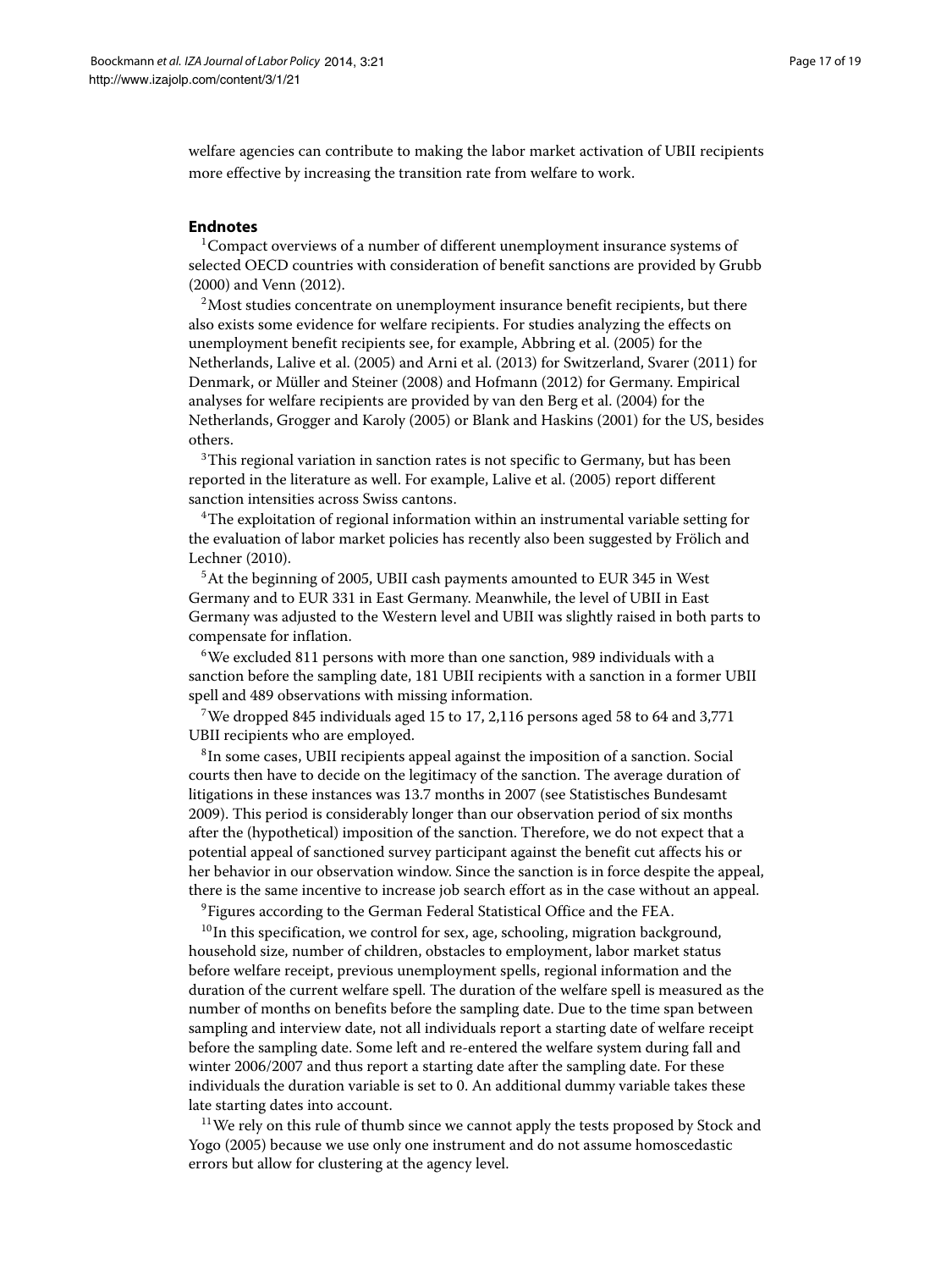$12$ Additional file [1:](#page-17-2) Table S6 depicts the detailed estimation results including all considered covariates.

 $13$  Detailed results including all considered covariates are displayed in Additional file [1:](#page-17-2) Table S7.

# **Additional file**

<span id="page-17-2"></span>**[Additional file 1](http://www.izajolp.com/content/supplementary/2193-9004-3-21-S1.PDF): Appendix. Table S1.** Regression of  $Z_1$  and  $Z_2$  on organizational and regional variables. Table S2. Regression of Z<sup>1</sup> and Z<sup>2</sup> on caseload variables. **Table S3.** Regression of Z<sup>1</sup> on strategical variables. **Table S4.** Regression of  $Z_2$  on strategical variables. **Table S5.** First stage results based on instruments  $Z_1$  and  $Z_2$ . **Table S6.** Detailed estimation results for sanction effects based on instrument Z<sub>1</sub>. **Table S7.** Detailed estimation results for sanction effects based on instrument  $Z_2$ . **Table S8.** Sensitivity analysis for the first son based on instrument  $Z_1$ . **Table S9.** Sensitivity analysis for the first stage regression based on instrument  $Z_2$ . **Table S10.** Sensitivity analysis for the second stage regression based on instrument Z1 in month 6. **Table S11.** Sensitivity analysis for the second stage regression based on instrument Z2 in month 6. **Figure S1.** Sampled agencies. **Figure S2.** Sanction strategies. **Figure S3.** Sanction rates.

#### **Competing interests**

The IZA Journal of Labor Policy is committed to the IZA Guiding Principles of Research Integrity. The authors declare that they have observed these principles.

#### **Acknowledgements**

The authors wish to thank an anonymous referee, Veronica Amarante, Bernd Fitzenberger, Markus Frölich, Christina Gathmann, David Grubb, Olaf Hübler, and Jeff Smith for valuable comments. The paper has benefited from discussions at the Conference of the European Society for Population Economics in Seville, 2009, the Conference of the Canadian Economic Association in Toronto, 2009, the Conference of the European Association of Labour Economists in Tallinn, 2009, the XXIV National Conference of Labour Economics (AIEL) in Sassari, 2009, the Workshop of the German Statistical Society in Merseburg, 2009, the Royal Economic Society Annual Conference, 2010, the Workshop "Monitoring, Counseling and Sanctions: Structural and Reduced Form Evaluation" at Ghent University and UC Leuven, 2010, and seminars at ZEW Mannheim, RWI Essen, the University of Michigan, and Leibniz Universität Hannover. The paper is based on results of the project "Evaluation of the Experimentation Clause in §6c SGB II" commissioned by the Federal Ministry of Labor and Social Affairs (BMAS). The data base for this study originated from a joint effort of ZEW Mannheim with IAB Nuremberg, TNS Emnid Bielefeld and IAQ Gelsenkirchen to merge administrative and survey data to evaluate the effects of Germany's 2005 welfare reform. Stephan Thomsen thanks the Stifterverband für die Deutsche Wissenschaft (Claussen-Simon-Stiftung) for financial support. The usual disclaimer applies. Responsible editor: Juan F. Jimeno.

#### **Author details**

1Institute for Applied Economic Research (IAW), Ob dem Himmelreich 1, D-72074, Tübingen, Germany. 2Universität Tübingen, Tübingen, Germany. <sup>3</sup>IZA, Bonn, Germay. <sup>4</sup>NIW Hannover, Königstr. 53, D-30175 Hannover, Germany. <sup>5</sup>Leibniz Universität Hannover, Hannover, Germany. 6ZEW, Mannheim, Germany. 7Centre for European Economic Research (ZEW), L7, 1, D-68161 Mannheim, Germany.

#### Received: 5 February 2014 Accepted: 19 August 2014 Published: 08 Oct 2014

#### **References**

<span id="page-17-7"></span>Abbring J, van den Berg G, van Ours J (2005) The effect of unemployment insurance sanctions on the transistion rate from unemployment to employment. Econ J 115:602–630

<span id="page-17-5"></span>Arni P, Lalive R, van Ours J (2013) How effective are unemployment benefit sanctions? Looking beyond unemployment exit. J Appl Econometrics 28(7):1153–1178

<span id="page-17-1"></span>Baethge-Kinsky V, Bartelheimer P, Henke J, Wolf A, Land R, Willisch A, Kupka P (2007) Neue soziale Dienstleistungen nach SGB II, IAB Forschungsbericht, 15/2007. IAB, Nuremberg

<span id="page-17-12"></span>Blank R, Haskins R (2001) The new world of welfare. Brookings Institution Press, Washington, D.C

<span id="page-17-13"></span>Frölich M, Lechner M (2010) Exploiting regional treatment intensity for the evaluation of labour market policies. J Am Stat Assoc 105(491):1014–1029

<span id="page-17-11"></span>Grogger J, Karoly L (2005) Welfare reform: effects of a decade of change. Harvard University Press, Cambridge Grubb M (2000) Eligibility criteria for unemployment benefits. OECD Econ Stud 31(2):147–184

<span id="page-17-10"></span><span id="page-17-8"></span>Hofmann B (2012) Short- and long-term ex-post effects of unemployment insurance sanctions - evidence from West Germany. Jahrbücher für Nationalökonomie und Statistik 232(1):31–60

<span id="page-17-4"></span><span id="page-17-0"></span>Imbens G, Angrist J (1994) Identification and estimation of local average treatment effects. Econometrica 62:467–475 Lalive R, van Ours J, Zweimüller J (2005) The effect of benefit sanctions on the duration of unemployment. J Eur Econ Assoc 3:1386–1417

<span id="page-17-9"></span>Müller K-U, Steiner V (2008) Imposed benefit sanctions and the unemployment-to-employment transition - The German experience. Discussion papers 792, DIW, Berlin

<span id="page-17-3"></span>Sianesi B (2004) An evaluation of the swedish system of active labor market programs in the 1990s. Rev Econ Stat 86(1):133–155

<span id="page-17-6"></span>Staiger D, Stock J (1997) Instrumental variables regression with weak instruments. Econometrica 65:557–586